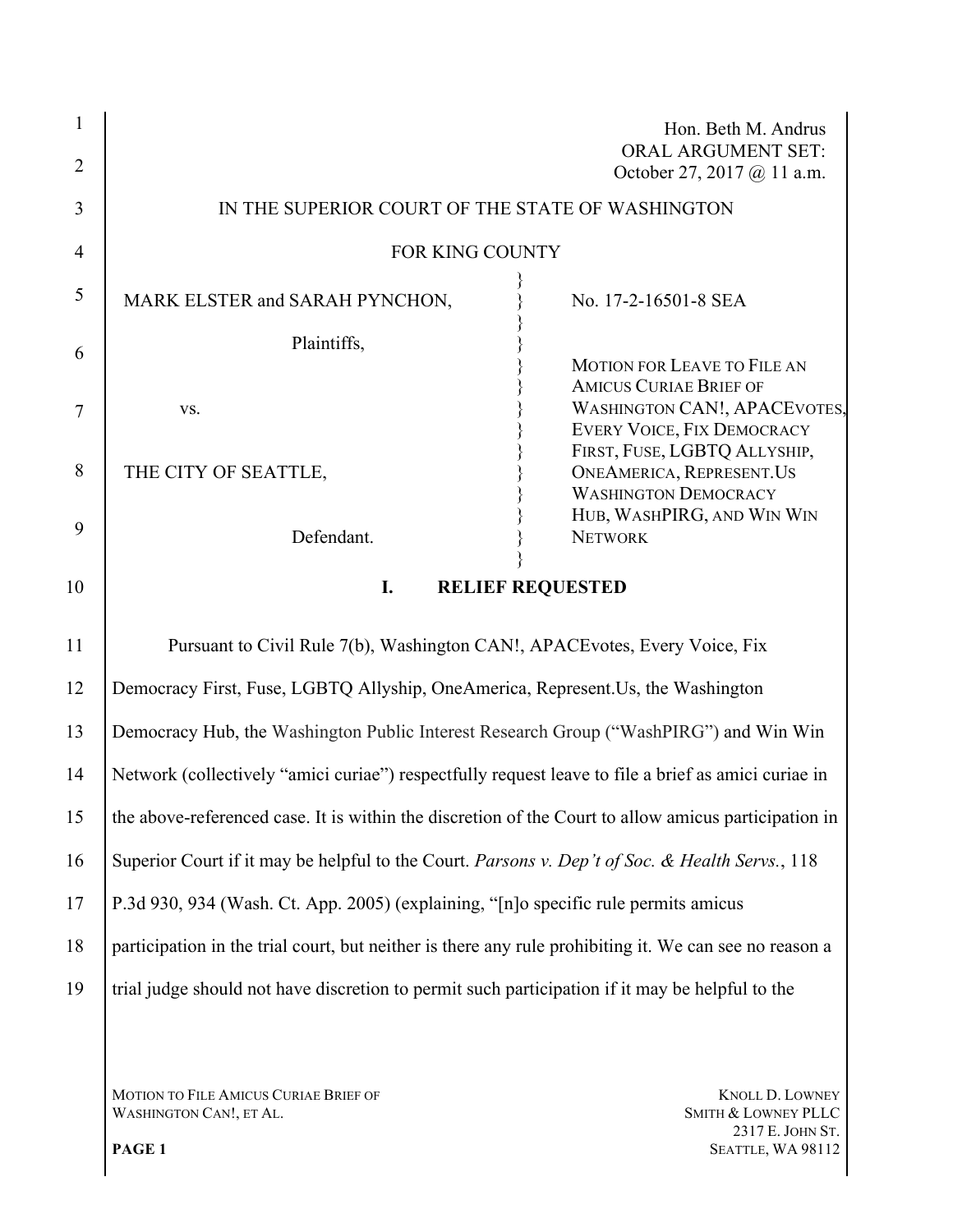court."). Undersigned counsel consulted with the parties' counsel before filing this motion, and both parties consent to the filing of this motion.

# **II. STATEMENT OF FACTS**  The Democracy Voucher program ("the program") was passed by a super-majority of Seattle voters as part of Initiative I-122 ("I-122"), which has now been codified in Title 2 of the Seattle Municipal Code ("SMC") entitled Honest Elections Seattle. *See* City of Seattle's 12(b)(6) Motion to Dismiss ("MTD") at 3; City's Apps. C & D; SMC 2.04.600—690 (2017). The program was designed "to expand the pool of candidates for city offices and to safeguard the

9 people's control of the elections process of Seattle[,]" SMC 2.04.600(a), "to ensure the people of Seattle have an equal opportunity participate in political campaigns and be heard by candidates, to strengthen democracy. . . and prevent corruption." SMC2.04.620(a). The program distributes \$100 in Democracy Vouchers to residents of the City of Seattle ("the City") who are eligible to make political contributions. SMC 2.04.620(b). Voucher recipients may assign their vouchers in

 increments of \$25 to candidates who have opted to participate in the program by agreeing to raise more of their campaign funds from small-dollar sources. *See id.* at subds. (b)-(e), SMC 2.04.630. Accordingly, the more popular support a participating candidate has among voucher recipients, the more public funds she is likely to receive. Initiative I-122 made numerous changes to Seattle's campaign finance rules, including, for instance, reducing maximum contributions from \$700 to \$500. *See* SMC 2.04.370; I-122 Section 5. The Democracy Voucher program is the 20 only portion of I-122 that Plaintiffs challenge. *See* Compl. The program is funded in part by a

limited and insignificant tax on real property that was approved by Seattle voters pursuant to

RCW 84.55.050. *See* I-122 Section 2.

MOTION TO FILE AMICUS CURIAE BRIEF OF **KNOLL D. LOWNEY** WASHINGTON CAN!, ET AL. SMITH & LOWNEY PLLC

 E. JOHN ST. **PAGE 2** SEATTLE, WA 98112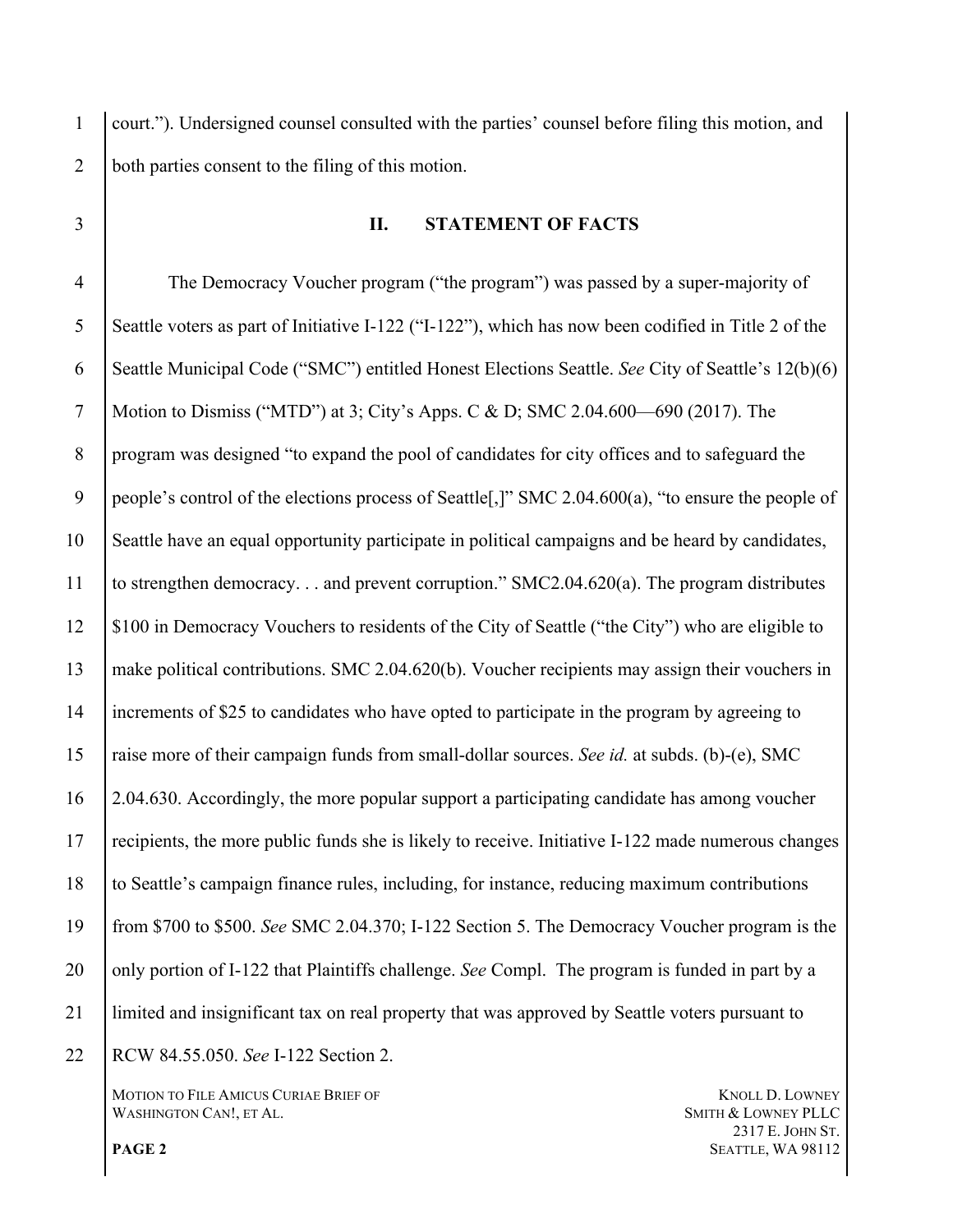### **III. IDENTITY AND INTERESTS OF AMICI CURIAE**

 Washington Community Action Network (Washington CAN!) is a community-based 3 organization with 44,000 members statewide, with 20,000 who live in Seattle. Its mission is to achieve economic fairness in order to establish a democratic society characterized by racial and social justice, respect for diversity, and a decent quality of life. A democratic society rooted in 6 equity relies on the most marginalized communities participating, and that is why Washington CAN! did direct outreach to its members and the broader community to help pass I-122.

 APACEvotes envisions active and powerful Asian Pacific Islander American (APIA) communities that are well-educated on the issues, informed of the political process, and who fully participate in our democracy. It strives to increase access to and participation in electoral and civic affairs by registering, educating, and protecting APIA voters. The Democracy Voucher program serves this mission by empowering voters in the APIA community.

 Every Voice is a national nonpartisan, nonprofit organization fighting to give ordinary Americans a bigger voice in the political process. It works at the local, state, and federal levels to pass small-donor public financing programs that will reduce the power wealthy donors have in politics and make elected officials more reflective of and more accountable to their constituents. The Democracy Voucher program furthers this mission by increasing political participation and supporting candidates from more diverse backgrounds to run and win elective office.

 Fix Democracy First, formerly Washington Public Campaigns, has worked towards establishing public funding of elections in Washington State for the past 16 years. It was

MOTION TO FILE AMICUS CURIAE BRIEF OF **KNOLL D. LOWNEY** WASHINGTON CAN!, ET AL. SMITH & LOWNEY PLLC

 E. JOHN ST. **PAGE 3** SEATTLE, WA 98112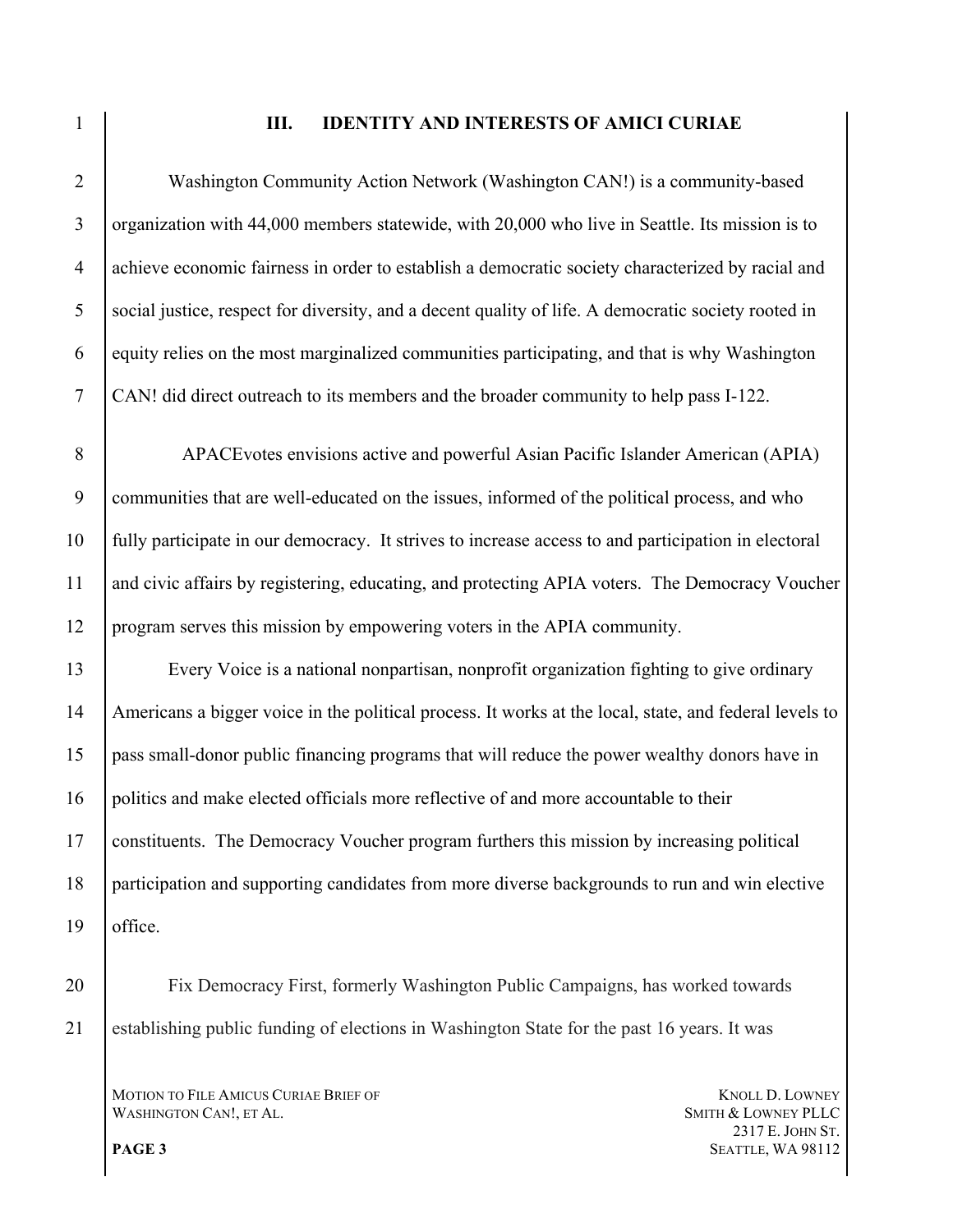instrumental in the passage of permissive legislation in 2008 that laid the ground work for public funding of elections at all levels of government in Washington. Seattle's Democracy Voucher Program for city races is integral to its mission.

 Fuse is a statewide progressive advocacy organization that works to create change online, 5 on the ground, and on issues that matter most. Fuse has a following in Seattle of nearly 23,000 via email and 7,000 on social media, including hundreds of donors and activists who join offline events each year. Fuse was on the I-122 steering committee and helped collect signatures, raise 8 money, and recruit volunteers to phone-bank and canvass to support I-122. Fuse has long advocated getting big money out of politics in order to empower ordinary people- including its members- in politics. Democracy Vouchers are a key tool to achieve that goal.

 LGBTQ Allyship ("Allyship") is an LGBTQ advocacy, community organizing and education nonprofit that also develops grassroots leadership in solidarity with other marginalized communities. Its mission is to build power among LGBTQ communities and allies in Washington State to work towards social, economic, racial, and gender justice. Allyship has 2500 members / constituents in Seattle. Allyship educated its base through social media and 16 community organizing to advocate for the passage of I-122. Democracy Vouchers affect Allyship's mission and members by ensuring LGBTQ marginalized individuals have access to vote for someone from their community who truly represents them.

 OneAmerica is a statewide immigrant and refugee organizing, advocacy and civic engagement organization based in Seattle. OneAmerica's mission is to advance democracy and justice by building power within immigrant and refugee communities with key

MOTION TO FILE AMICUS CURIAE BRIEF OF **KNOLL D. LOWNEY** WASHINGTON CAN!, ET AL. SMITH & LOWNEY PLLC

 E. JOHN ST. **PAGE 4** SEATTLE, WA 98112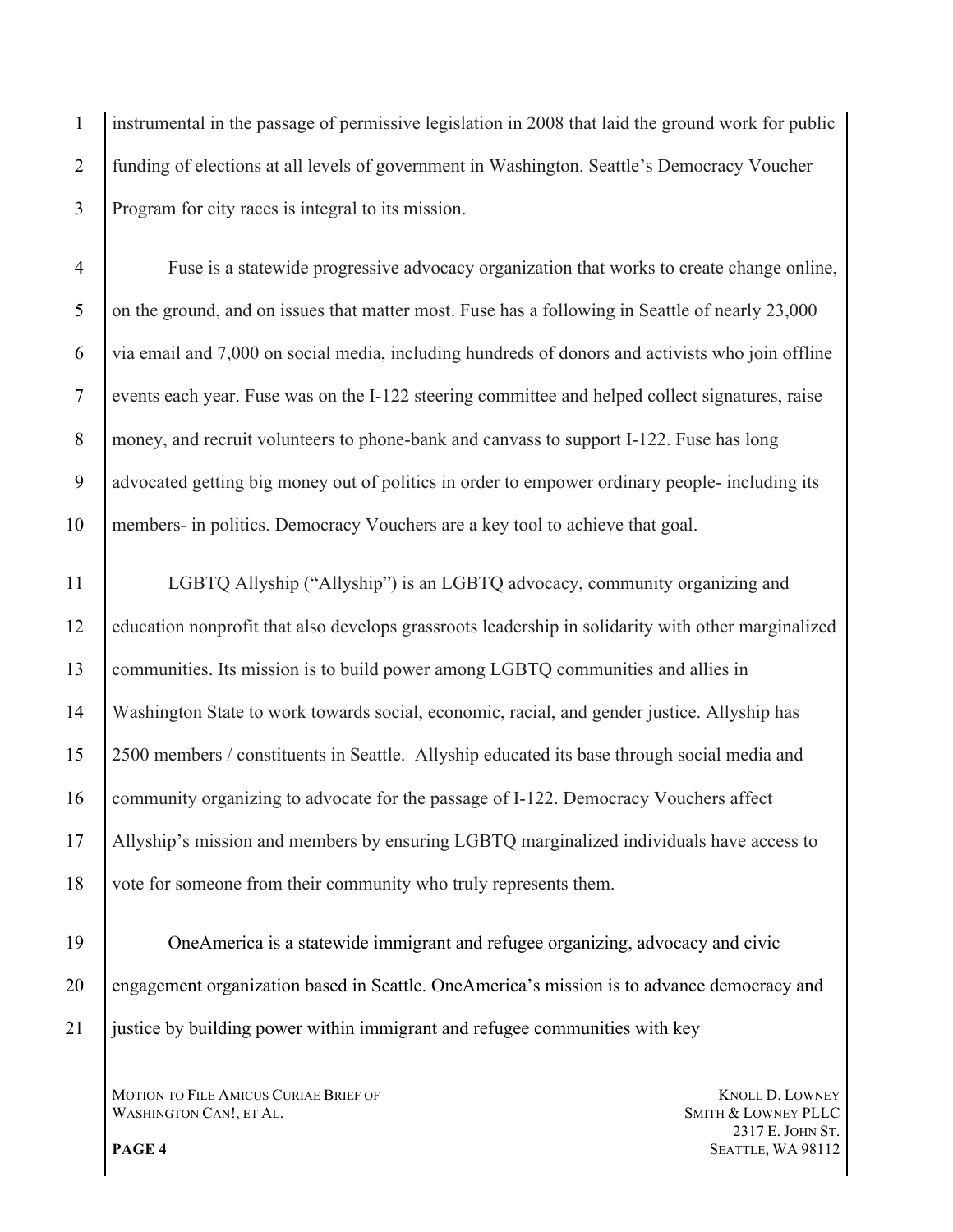allies. OneAmerica has 3,000 members and/or supporters in the City of Seattle. OneAmerica 2 conducted non-partisan civic engagement activities to advocate for the passage of I-122. Democracy Vouchers advance OneAmerica's mission and members by allowing immigrant and refugee communities in Seattle greater access to the democratic process.

 Represent.Us is a non-partisan organization with more than 45 chapters nationwide that unites Americans across the political spectrum to reduce the undue influence of large special interest money in our political system and restore power to the American voters. Represent.Us 8 has about 6,400 members in Seattle. It believes that Seattle's Democracy Voucher program is a constitutional and essential innovation to ensure that all Seattle voters have a voice in a political process meant to serve them first and foremost.

 The Washington Democracy Hub's mission is to advance a long-term strategic agenda for democratic reform through stakeholder engagement and policy research, particularly on the issues of campaign finance reform, fair courts, and elections administration. When low-income people donate to candidates, their interest and participation in the democratic process increases. As such, the Hub is a strong proponent of the Seattle Voucher program as it helps low-income communities compete with their wealthier counterparts.

 The Washington Public Interest Research Group (WashPIRG) is a citizen-funded, nonprofit, nonpartisan grassroots consumer group. On behalf of its thousands of members in Seattle and across the state, WashPIRG stands up to powerful interests threatening our health and 20 safety, our financial security or our right to fully participate in our democratic society. PIRGs across the country have worked to support programs that empower small donors in dozens of

MOTION TO FILE AMICUS CURIAE BRIEF OF **KNOLL D. LOWNEY** WASHINGTON CAN!, ET AL. SMITH & LOWNEY PLLC

 E. JOHN ST. **PAGE 5** SEATTLE, WA 98112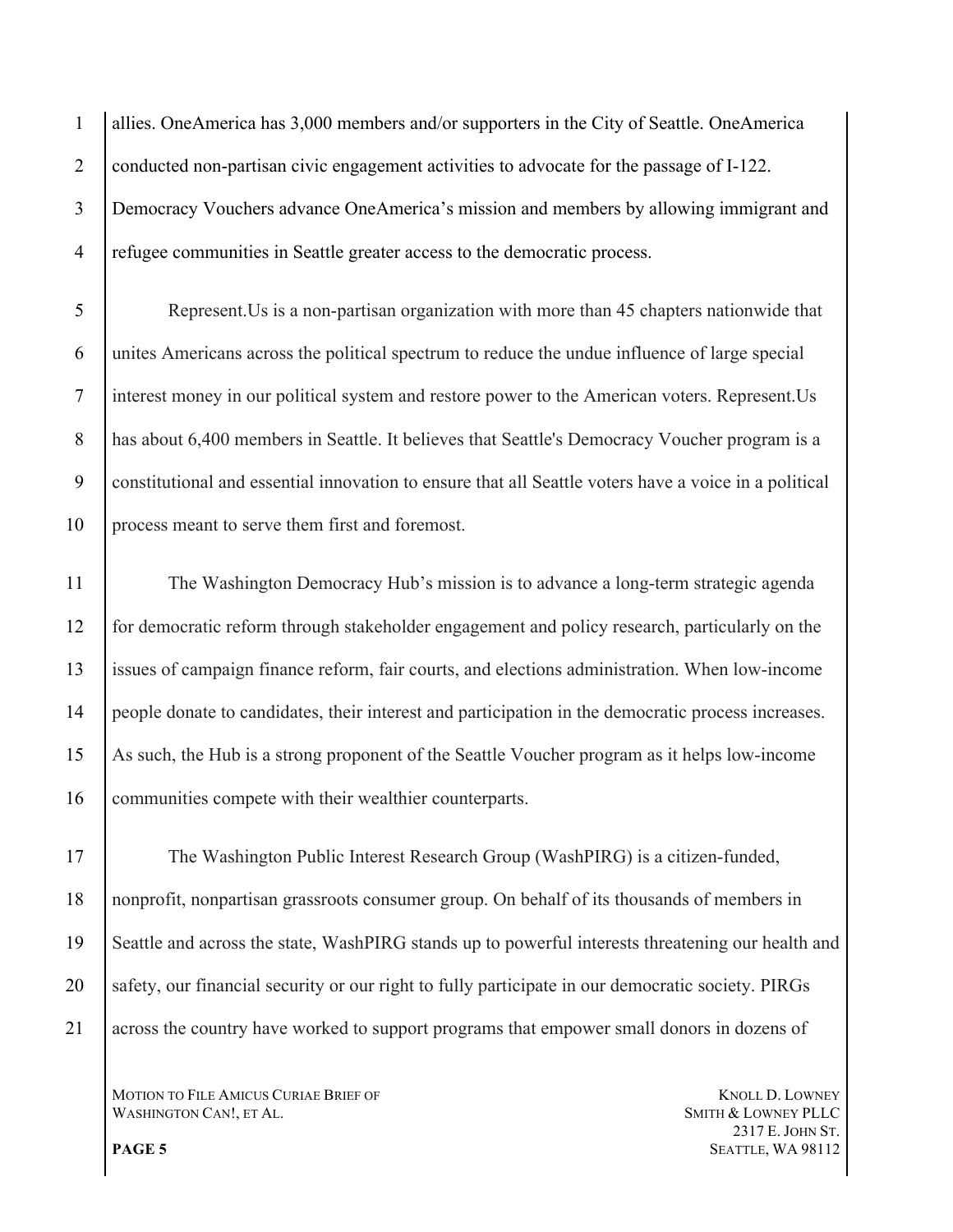states and cities. WashPIRG supported Honest Elections Seattle by gathering signatures to qualify the initiative, building support among the public, and mobilizing voters for passage.

 Win Win Network ("Win/Win") envisions a new political landscape that inspires people; where individuals are engaged because they see themselves and their values reflected across our democracy. Win/Win focuses on big picture opportunities to collaborate across organizational silos on shared goals that will address systemic disparities, increase community power, and advance wins that truly impact people's lives. Seattle's Democracy Voucher program helps reach 8 this vision by allowing everyday people to have a powerful voice in local elections.

 In sum, amici curiae were all closely involved in formulating or advocating the passage of I-122, including the Democracy Voucher program. Amici curiae have unique knowledge about how the program directly affects their individual constituents residing in Seattle, by: allowing them to participate in the political process in a way that many otherwise could not, thereby facilitating the exercise of members' First Amendment rights; expanding the pool of candidates for Seattle elections that their members can vote for; and reducing a corrosive perception of local corruption that affects their members and other Seattle community members. Plaintiffs' challenge threatens to undermine all these important public interests. The accompanying brief draws on research familiar to amici curiae due to their experience. Amici curiae thus have familiarity with the issues that is not likely held by the parties in this case.

- 
- 

# **IV. STATEMENT OF ISSUES AND REASONS FOR ADDITIONAL ARGUMENT**

The proposed brief of amici curiae addresses the following issues:

MOTION TO FILE AMICUS CURIAE BRIEF OF **KNOLL D. LOWNEY** WASHINGTON CAN!, ET AL. SMITH & LOWNEY PLLC

 E. JOHN ST. **PAGE 6** SEATTLE, WA 98112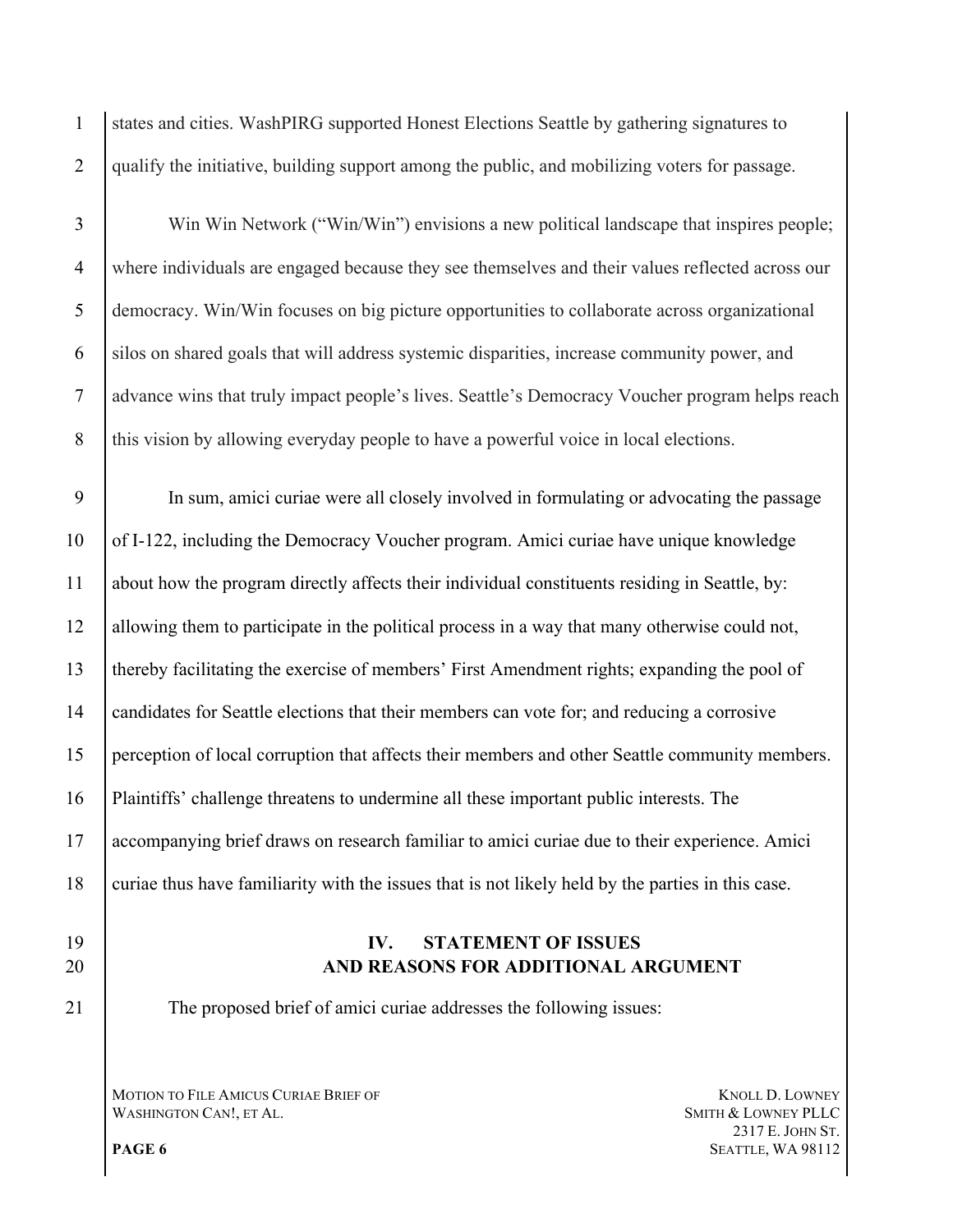| 1              | A. Does the Democracy Voucher program serve important public interests in                          |  |
|----------------|----------------------------------------------------------------------------------------------------|--|
| $\overline{2}$ | strengthening democracy? YES.                                                                      |  |
| 3              | B. Does the Democracy Voucher program's majoritarian, donor-driven funding                         |  |
| 4              | mechanism contravene the First Amendment? NO.                                                      |  |
| 5              | C. Assuming Plaintiffs' First Amendment rights are implicated, are those rights worthy             |  |
| 6              | of strict scrutiny protection? NO.                                                                 |  |
| $\tau$         | The City of Seattle has convincingly argued that the program does not implicate any First          |  |
| 8              | Amendment interests whatsoever. See generally MTD. Yet, amici curiae believe that additional       |  |
| 9              | argument is needed to demonstrate why, even if the First Amendment does apply, Plaintiffs'         |  |
| 10             | fundamentally misguided interpretation of the First Amendment does not. Amici curiae's             |  |
| 11             | proposed brief demonstrates that important, democracy-strengthening public interests are served    |  |
| 12             | by the Democracy Voucher program; details how the program's funding mechanism advances             |  |
| 13             | rather than contravenes the First Amendment by advancing democratic self-government; and           |  |
| 14             | discusses why the program is plainly properly tailored.                                            |  |
| 15             | <b>EVIDENCE AND AUTHORITY RELIED UPON</b><br>V.                                                    |  |
| 16             | Amici curiae rely on Plaintiffs' Complaint, with its attachment, and the City of Seattle's         |  |
| 17             | 12(b)(6) Motion to Dismiss, with its appendices subject to judicial notice. Amici curiae submit    |  |
| 18             | with their Motion a proposed Order allowing amici curiae to file the brief; the proposed Amicus    |  |
| 19             | Curiae Brief; and Appendices of cited authorities. See Apps. 1 & 2. It is within the discretion of |  |
| 20             | the Court to allow amicus participation in Superior Court if it may be helpful to the Court. See   |  |
| 21             | Parsons, 118 P.3d at 934.                                                                          |  |
|                |                                                                                                    |  |

MOTION TO FILE AMICUS CURIAE BRIEF OF KNOLL D. LOWNEY WASHINGTON CAN!, ET AL. And LOWNEY PLLC WASHINGTON CAN!, ET AL.

 E. JOHN ST. **PAGE 7** SEATTLE, WA 98112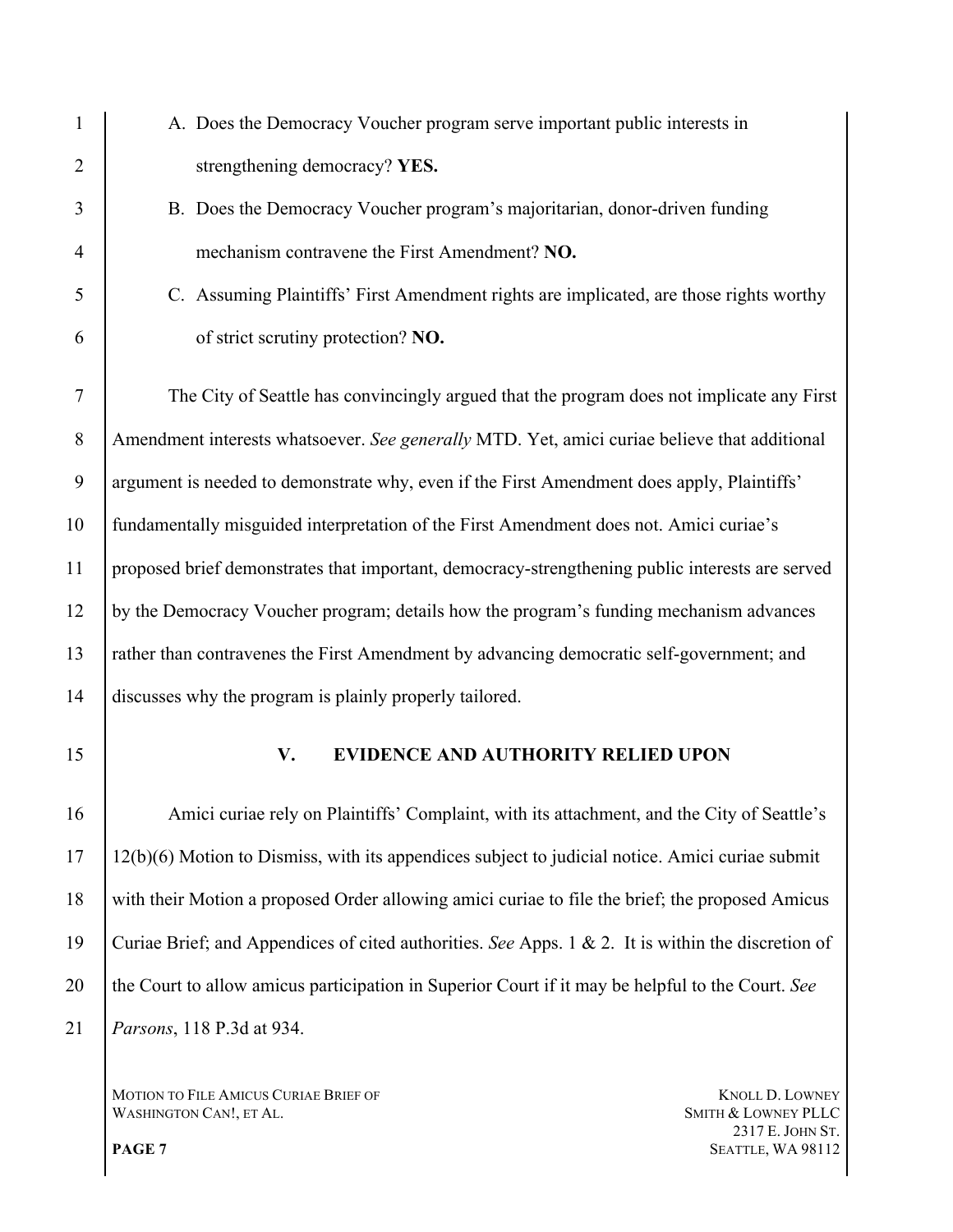| $\mathbf{1}$   | VI.<br><b>CONCLUSION</b>                                                                    |                                                                       |
|----------------|---------------------------------------------------------------------------------------------|-----------------------------------------------------------------------|
| $\overline{2}$ | For the foregoing reasons, Washington CAN!, APACE votes, Every Voice, Fix                   |                                                                       |
| 3              | Democracy First, Fuse, LGBTQ Allyship, OneAmerica, Represent. Us, Washington Democracy      |                                                                       |
| 4              | Hub, WashPIRG, and Win Win Network request that this Court grant their motion for leave to  |                                                                       |
| 5              | file the accompanying brief as amici curiae.                                                |                                                                       |
| 6              | <b>CERTIFICATE OF COMPLIANCE</b>                                                            |                                                                       |
| 7              | I certify that this Motion for Leave to File an Amicus Curiae Brief contains 1757 words     |                                                                       |
| 8              | in compliance with Local Civil Rules of the King County Superior Court as amended September |                                                                       |
| 9              | 1, 2017. The accompanying Amicus Curiae Brief contains 6158 words.                          |                                                                       |
| 10             | Respectfully submitted September 19, 2017.                                                  |                                                                       |
| 11             | By: $\sqrt{s}$ Knoll D. Lowney*<br><b>WSBA No. 23457</b><br>Smith & Lowney PLLC             | By: /s/ Adam Lioz<br>By: /s/ Allie Boldt<br>Dēmos                     |
| 12             | 2317 E. John St.<br>Seattle, WA, 98112                                                      | 740 6 <sup>th</sup> St. NW, Second Floor<br>Washington, DC, 20001     |
| 13             | Phone: (206) 860-2883 (office)<br>E-mail: knoll@smithandlowney.com                          | E-mail: $a\text{lioz}(\hat{a})$ demos.org<br>E-mail: aboldt@demos.org |
| 14             |                                                                                             |                                                                       |
| 15             | *Counsel of Record                                                                          |                                                                       |
| 16             | Co-Counsel for Amici Curiae                                                                 |                                                                       |
| 17             |                                                                                             |                                                                       |
| 18             |                                                                                             |                                                                       |
| 19             |                                                                                             |                                                                       |
| 20             |                                                                                             |                                                                       |
| 21<br>22       |                                                                                             |                                                                       |
|                | MOTION TO FILE AMICUS CURIAE BRIEF OF<br>WASHINGTON CAN!, ET AL.                            | <b>KNOLL D. LOWNEY</b><br>SMITH & LOWNEY PLLC                         |
|                | PAGE 8                                                                                      | 2317 E. JOHN ST.<br>SEATTLE, WA 98112                                 |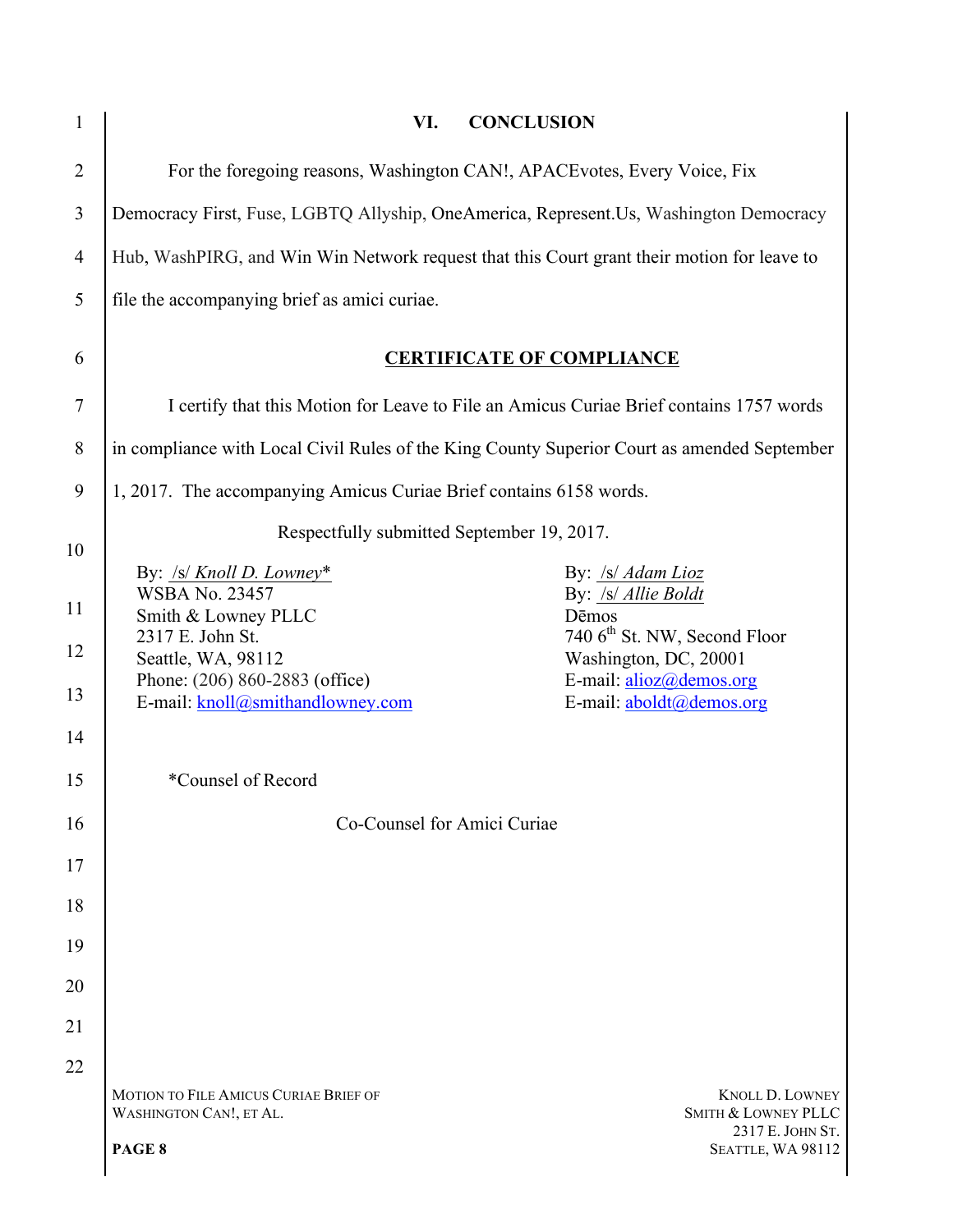| 1        | <b>CERTIFICATE OF SERVICE</b>                                                                |                                                                                                                                                 |                                                                                |
|----------|----------------------------------------------------------------------------------------------|-------------------------------------------------------------------------------------------------------------------------------------------------|--------------------------------------------------------------------------------|
| 2        | This certifies that a true and correct copy of the Motion for Leave to File an Amicus        |                                                                                                                                                 |                                                                                |
| 3        | Curiae Brief, Proposed Order granting the requested relief, and proposed Amicus Curiae brief |                                                                                                                                                 |                                                                                |
| 4        |                                                                                              | was served on all counsel of record as noted below:                                                                                             |                                                                                |
| 5        |                                                                                              | <b>Attorneys for Plaintiffs:</b><br>Ethan W. Blevins                                                                                            | $\boxtimes$ By E-mail/King County<br>E-Service Filing Notification:            |
| 6<br>7   |                                                                                              | Wencong Fa<br>Pacific Legal Foundation<br>10930 33 <sup>rd</sup> Place NE, Suite 210<br>Bellevue, WA 98004<br>$(425)$ 576-0484 / (916) 419-7111 | EBlevins@pacificlegal.org<br>WFa@pacifiedgal.org                               |
| 8        |                                                                                              | <b>Attorneys for Defendant:</b>                                                                                                                 | $\boxtimes$ By E-mail/King County<br>E-Service Filing Notification:            |
| 9<br>10  |                                                                                              | Michael Ryan<br>Jeff Slayton<br>Kent Meyer<br>701 Fifth Avenue, Suite 2050<br>Seattle, WA 98104                                                 | Michael.Ryan@seattle.gov<br>Jeff.Slayton@seattle.gov<br>Kent.Meyer@seattle.gov |
| 11<br>12 |                                                                                              | Phone: (206) 684-8200                                                                                                                           |                                                                                |
| 13       |                                                                                              | DATED this 19th day of September, 2017.                                                                                                         |                                                                                |
| 14       |                                                                                              |                                                                                                                                                 | By: $\frac{ S }{K}$ Knoll D. Lowney*<br><b>WSBA No.: 23457</b>                 |
| 15<br>16 |                                                                                              |                                                                                                                                                 | Smith & Lowney PLLC<br>2317 E. John St.<br>Seattle, WA, 98112                  |
| 17       |                                                                                              |                                                                                                                                                 | Phone: (206) 860-2883 (office)<br>E-mail: knoll@smithandlowney.com             |
| 18       |                                                                                              |                                                                                                                                                 | *Counsel of Record                                                             |
|          | WASHINGTON CAN!, ET AL.                                                                      | <b>MOTION TO FILE AMICUS CURIAE BRIEF OF</b>                                                                                                    | <b>KNOLL D. LOWNEY</b><br><b>SMITH &amp; LOWNEY PLLC</b><br>2317 E. JOHN ST.   |
|          | PAGE 9                                                                                       |                                                                                                                                                 | SEATTLE, WA 98112                                                              |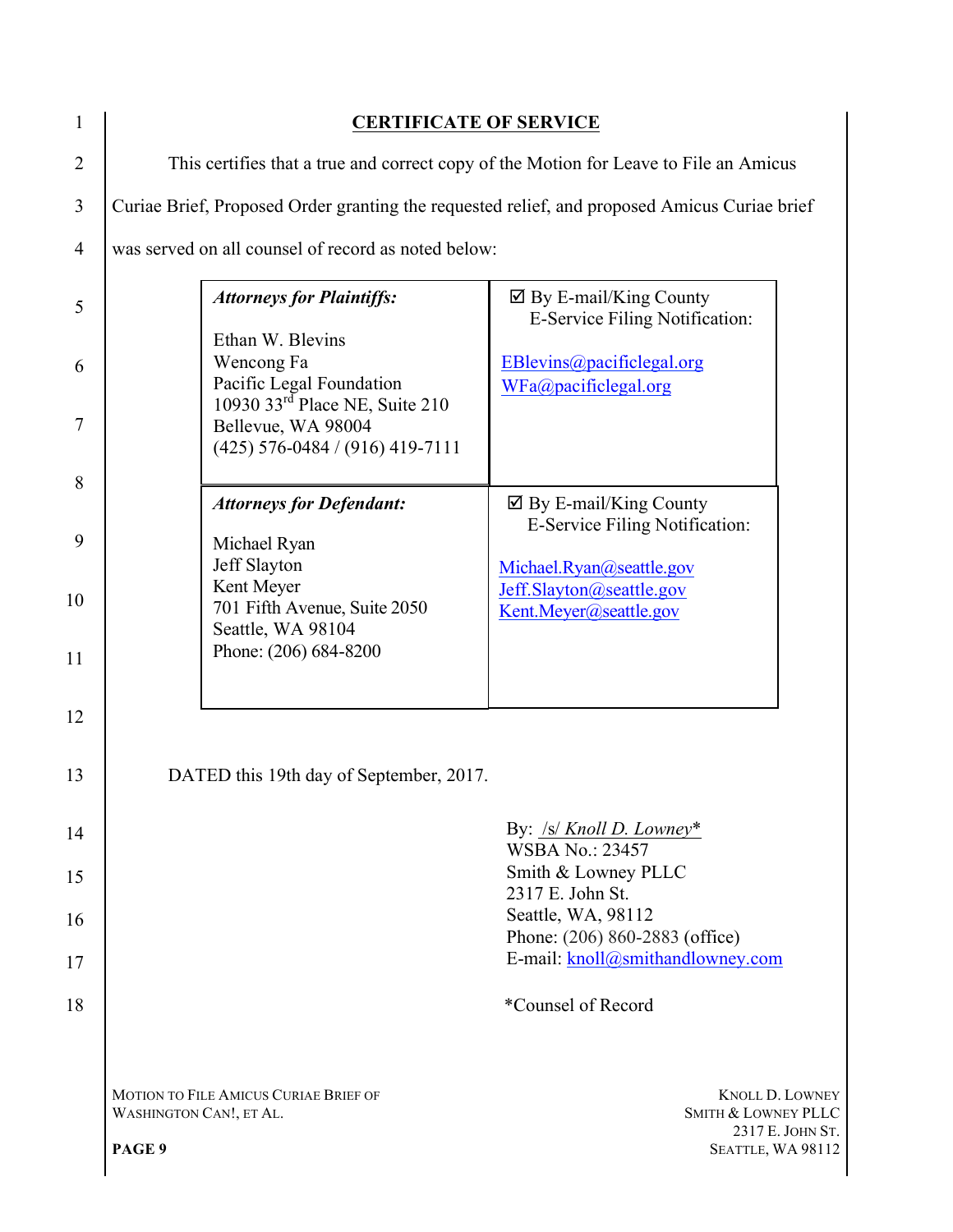| 2              |                                                                                                                    | Hon. Beth M. Andrus<br><b>ORAL ARGUMENT SET:</b><br>October 27, 2017 @ 11 a.m.                                                                                  |
|----------------|--------------------------------------------------------------------------------------------------------------------|-----------------------------------------------------------------------------------------------------------------------------------------------------------------|
| 3              |                                                                                                                    | IN THE SUPERIOR COURT OF THE STATE OF WASHINGTON                                                                                                                |
| $\overline{4}$ |                                                                                                                    | <b>FOR KING COUNTY</b>                                                                                                                                          |
| 5              | MARK ELSTER and SARAH PYNCHON,                                                                                     |                                                                                                                                                                 |
| 6              | Plaintiffs,                                                                                                        | No. 17-2-16501-8 SEA                                                                                                                                            |
| 7              | VS.                                                                                                                |                                                                                                                                                                 |
| 8              | THE CITY OF SEATTLE,<br>Defendant.                                                                                 | PROPOSED ORDER GRANTING MOTION FOR<br>LEAVE TO FILE AN AMICUS CURIAE BRIEF OF<br><b>WASHINGTON CAN!, APACEVOTES,</b><br>EVERY VOICE, FIX DEMOCRACY FIRST, FUSE, |
| 9              |                                                                                                                    | LGBTQ ALLYSHIP, ONEAMERICA,<br>REPRESENT.US, WASHINGTON DEMOCRACY<br>HUB, WASHPIRG, AND WIN WIN NETWORK                                                         |
| 10             |                                                                                                                    |                                                                                                                                                                 |
| 11             |                                                                                                                    | Washington CAN!, APACE votes, Every Voice, Fix Democracy First, Fuse, LGBTQ                                                                                     |
| 12             |                                                                                                                    | Allyship, OneAmerica, Represent.Us, the Washington Democracy Hub, the Washington Public                                                                         |
| 13             |                                                                                                                    | Interest Research Group ("WashPIRG") and Win Win Network have filed a Motion for Leave to                                                                       |
| 14             | File an Amicus Curiae Brief in support of the City's $12(b)(6)$ Motion to Dismiss.                                 |                                                                                                                                                                 |
| 15             | IT IS HEREBY ORDERED that this Court GRANTS the motion of Washington CAN!,                                         |                                                                                                                                                                 |
| 16             | APACE votes, Every Voice, Fix Democracy First, Fuse, LGBTQ Allyship, OneAmerica,                                   |                                                                                                                                                                 |
| 17             |                                                                                                                    | Represent. Us, Washington Democracy Hub, WashPIRG and Win Win Network to file the brief                                                                         |
| 18             | accompanying their motion as amici curiae.                                                                         |                                                                                                                                                                 |
| 19             | DATED this $\_\$ day of $\_\_\_\_$ , 2017.                                                                         |                                                                                                                                                                 |
|                | PROPOSED ORDER GRANTING MOTION<br>FOR LEAVE TO FILE AN AMICUS CURIAE<br>BRIEF OF WASHINGTON CAN!, ET AL.<br>PAGE 1 | <b>KNOLL D. LOWNEY</b><br>SMITH & LOWNEY PLLC<br>2317 E. JOHN ST.<br>SEATTLE, WA 98112                                                                          |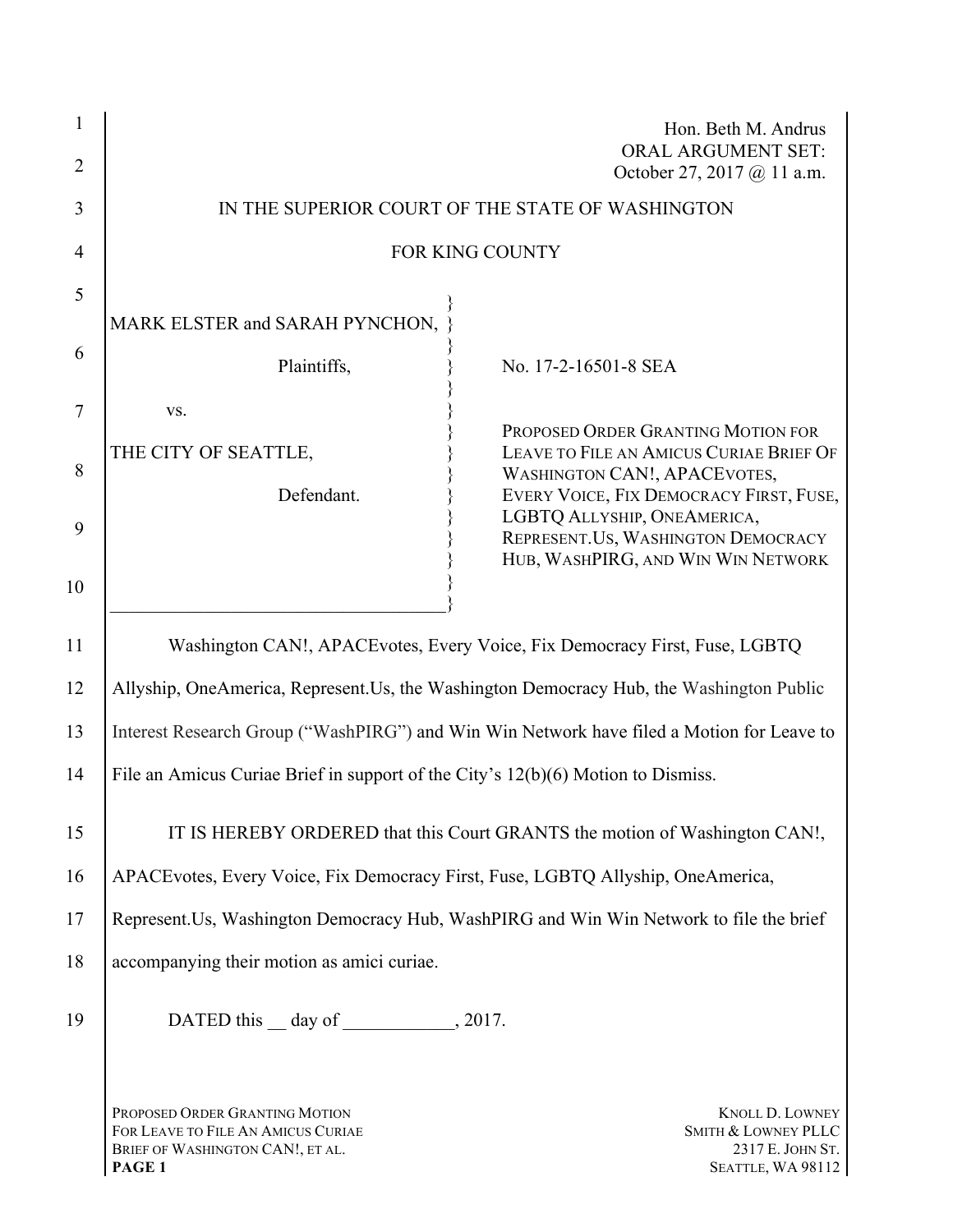| $\mathbf{1}$   |                                                                                                                                                                                                                                |
|----------------|--------------------------------------------------------------------------------------------------------------------------------------------------------------------------------------------------------------------------------|
| $\overline{2}$ | Hon. Beth M. Andrus<br>King County Superior Court                                                                                                                                                                              |
| 3              | Respectfully submitted September 19, 2017.                                                                                                                                                                                     |
| 4              | By: /s/ Knoll D. Lowney*<br><b>WSBA No.: 23457</b><br>Smith & Lowney PLLC                                                                                                                                                      |
| 5              | 2317 E. John St.                                                                                                                                                                                                               |
| 6              | Seattle, WA, 98112<br>Phone: (206) 860-2883 (office)                                                                                                                                                                           |
| 7              | E-mail: knoll@smithandlowney.com                                                                                                                                                                                               |
| 8              | *Counsel of Record                                                                                                                                                                                                             |
| 9              | By: /s/ Adam Lioz                                                                                                                                                                                                              |
| 10             | By: /s/ Allie Boldt<br>Dēmos<br>740 6 <sup>th</sup> St. NW, Second Floor                                                                                                                                                       |
| 11             | Washington, DC, 20001                                                                                                                                                                                                          |
| 12             | E-mail: alioz@demos.org<br>E-mail: aboldt@demos.org                                                                                                                                                                            |
| 13             | Co-Counsel for Amici Curiae                                                                                                                                                                                                    |
| 14             |                                                                                                                                                                                                                                |
| 15             |                                                                                                                                                                                                                                |
| 16             |                                                                                                                                                                                                                                |
| 17             |                                                                                                                                                                                                                                |
| 18             |                                                                                                                                                                                                                                |
| 19             |                                                                                                                                                                                                                                |
| 20             |                                                                                                                                                                                                                                |
| 21             |                                                                                                                                                                                                                                |
|                |                                                                                                                                                                                                                                |
|                | PROPOSED ORDER GRANTING MOTION<br><b>KNOLL D. LOWNEY</b><br>FOR LEAVE TO FILE AN AMICUS CURIAE<br>SMITH & LOWNEY PLLC<br>2317 E. JOHN ST.<br>BRIEF OF WASHINGTON CAN!, ET AL.<br>PAGE <sub>2</sub><br><b>SEATTLE, WA 98112</b> |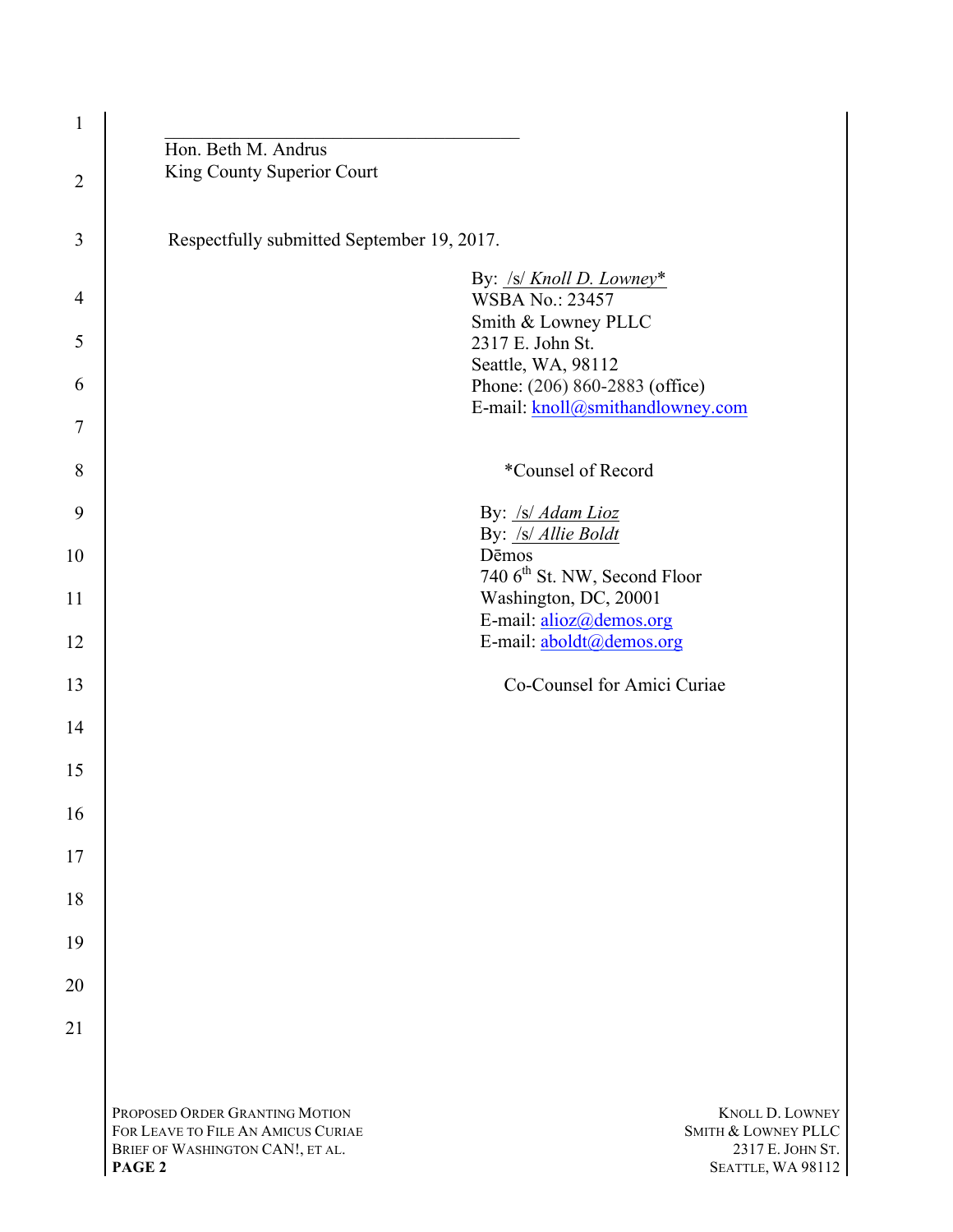| 1<br>$\overline{2}$ |                                                                                   | Hon. Beth M. Andrus<br><b>ORAL ARGUMENT SET:</b><br>October 27, 2017 @ 11 a.m. |
|---------------------|-----------------------------------------------------------------------------------|--------------------------------------------------------------------------------|
| 3                   | IN THE SUPERIOR COURT OF THE STATE OF WASHINGTON                                  |                                                                                |
| 4                   | <b>FOR KING COUNTY</b>                                                            |                                                                                |
| 5                   |                                                                                   |                                                                                |
|                     | MARK ELSTER and SARAH PYNCHON,                                                    | No. 17-2-16501-8 SEA                                                           |
| 6                   | Plaintiffs,                                                                       |                                                                                |
| 7                   |                                                                                   | <b>AMICUS CURIAE BRIEF OF</b>                                                  |
|                     | VS.                                                                               | <b>WASHINGTON CAN!, APACEVOTES,</b>                                            |
| 8                   |                                                                                   | EVERY VOICE, FIX DEMOCRACY FIRST,                                              |
|                     | THE CITY OF SEATTLE,                                                              | FUSE, LGBTQ ALLYSHIP,                                                          |
|                     |                                                                                   | ONEAMERICA, REPRESENT.US,                                                      |
| 9                   |                                                                                   | <b>WASHINGTON DEMOCRACY HUB,</b>                                               |
|                     | Defendant.                                                                        | WASHPIRG, AND WIN WIN NETWORK                                                  |
| 10<br>11            | <b>TABLE OF CONTENTS</b>                                                          |                                                                                |
|                     |                                                                                   |                                                                                |
| 12                  |                                                                                   |                                                                                |
| 13                  |                                                                                   |                                                                                |
| 14                  |                                                                                   |                                                                                |
| 15                  | The Democracy Voucher program serves important public interests<br>$\mathbf{I}$ . |                                                                                |
| 16                  |                                                                                   |                                                                                |
| 17                  |                                                                                   |                                                                                |
|                     | A. The Democracy Voucher program increases political                              |                                                                                |
| 18                  | participation by reducing wealth-based barriers to contributing to                |                                                                                |
| 19                  |                                                                                   |                                                                                |
| 20                  | B. The program serves an important interest in expanding the public               |                                                                                |
| 21                  | debate by reducing wealth-based barriers to running for office,                   |                                                                                |
| 22                  |                                                                                   | thereby increasing the pool of candidates for Seattle Elections  4             |
|                     | <b>AMICUS CURIAE BRIEF OF</b><br>WASHINGTON CAN!, ET AL.                          | KNOLL D. LOWNEY<br>SMITH & LOWNEY PLLC<br>2317 E. JOHN ST.                     |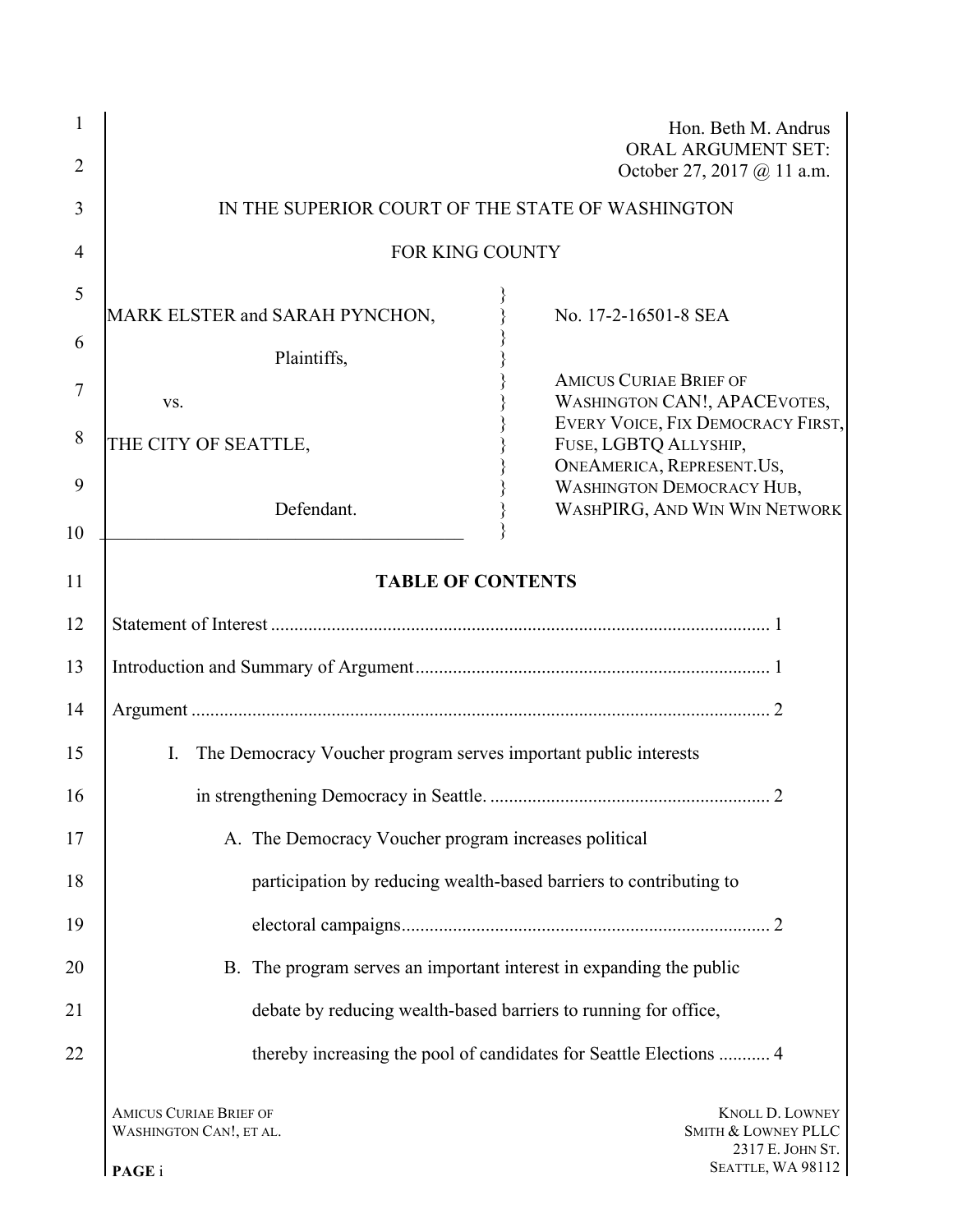| 1              | C. The Democracy Voucher program strengthens democracy by                                                                     |  |
|----------------|-------------------------------------------------------------------------------------------------------------------------------|--|
| $\overline{2}$ |                                                                                                                               |  |
| 3              | D. The program's donor-directed distribution of funds ensures                                                                 |  |
| $\overline{4}$ | that candidates without significant public support                                                                            |  |
| 5              |                                                                                                                               |  |
| 6              | II. Plaintiffs' attack on the program's majoritarian, donor-directed funding mechanism                                        |  |
| 7              |                                                                                                                               |  |
| 8              | A. The program's donor-directed mechanism of distributing funds to                                                            |  |
| 9              | participating candidates serves, rather than contravenes a central purpose of                                                 |  |
| 10             | our First Amendment: advancing democratic self-government 11                                                                  |  |
| 11             | B. The program's donor-directed mechanism for distributing public funds does                                                  |  |
| 12             | not amount to unconstitutional viewpoint discrimination  15                                                                   |  |
| 13             | III. Strict scrutiny review of the Democracy Voucher program is inappropriate, and the                                        |  |
| 14             |                                                                                                                               |  |
| 15             | A. The program's alleged burdens on Plaintiffs' free speech rights do not come                                                |  |
| 16             |                                                                                                                               |  |
| 17             | B. The Democracy Voucher program is properly tailored because it imposes                                                      |  |
| 18             | an insubstantial burden in service of important public interests 17                                                           |  |
| 19             |                                                                                                                               |  |
| 20             |                                                                                                                               |  |
| 21             |                                                                                                                               |  |
| 22             |                                                                                                                               |  |
| 23             |                                                                                                                               |  |
|                | <b>AMICUS CURIAE BRIEF OF</b><br><b>KNOLL D. LOWNEY</b><br>SMITH & LOWNEY PLLC<br>WASHINGTON CAN!, ET AL.<br>$2317 F$ JOHN ST |  |

 E. JOHN ST. **PAGE** ii SEATTLE, WA 98112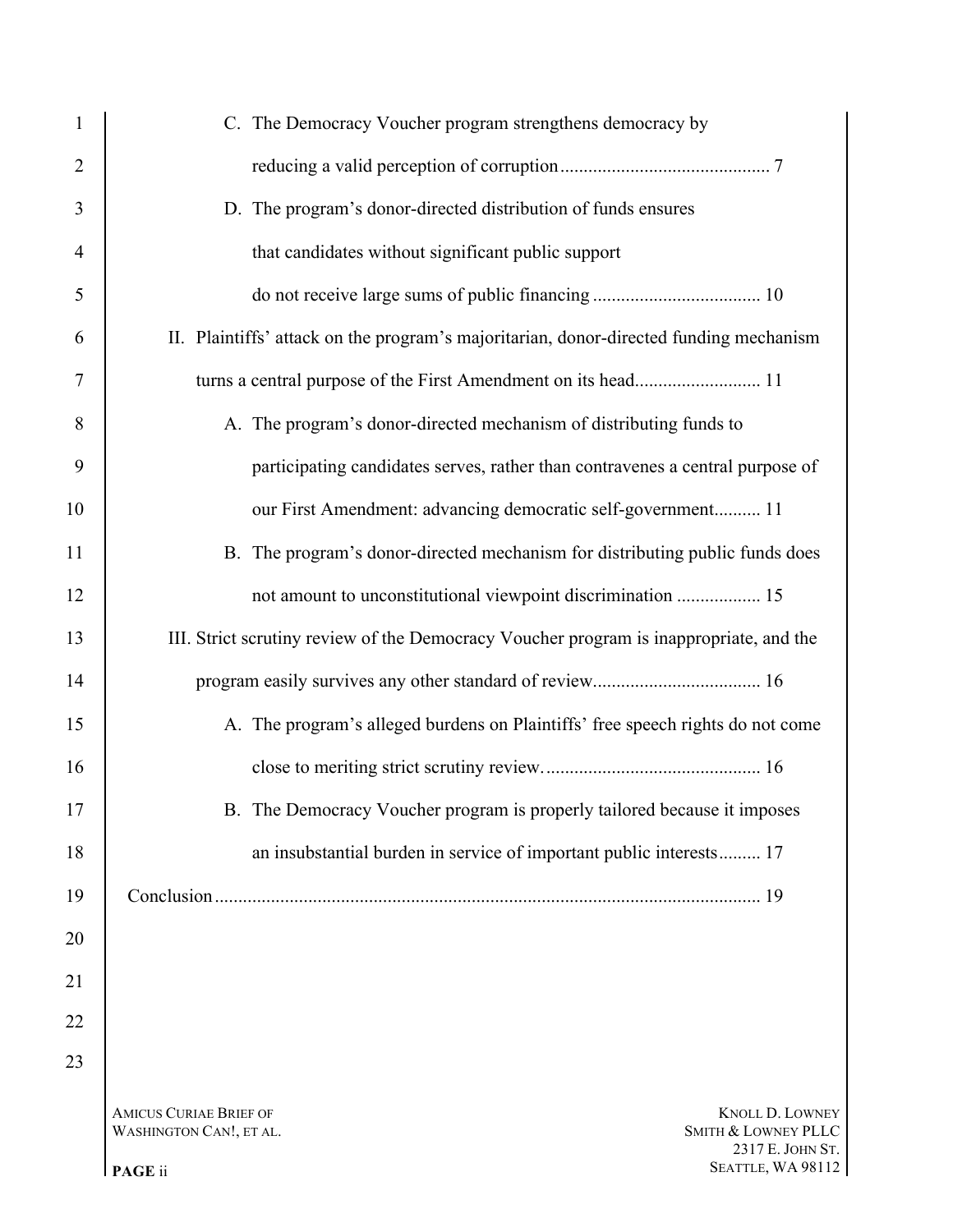### **STATEMENT OF INTEREST**

 This brief is filed on behalf of *amici curiae* Washington CAN!, APACEvotes, Every Voice, Fix Democracy First, Fuse, LGBTQ Allyship, OneAmerica, Represent.Us, the Washington Democracy Hub, the Washington Public Interest Research Group ("WashPIRG"), and Win Win Network. *Amici* collectively represent more than 20,000 Seattleites. *Amici* were among the community-based coalition and national advocacy organizations that developed and helped pass the Honest Elections Seattle Initiative I-122 ("Initiative" or "I-122"), including the challenged Democracy Voucher program. I-122 Sections 1-2, City's Motion to Dismiss ("MTD") App. C. *Amici* are groups committed to strengthening democracy and representation and/or groups whose members are served by the Democracy Voucher program.

### **INTRODUCTION AND SUMMARY OF ARGUMENT**

 As *amici* demonstrate in Part I, the Democracy Voucher program ("the program") serves the City's important interests in strengthening local democracy in Seattle by reducing wealth- based barriers to participation in electoral campaigns and reducing a legitimate perception of corruption. These democracy-strengthening interests are not only consistent with the First Amendment, but actually advance the First Amendment's central aim of protecting our republican system of democratic self-government. Part II responds to Plaintiff's fundamentally misguided argument that the program's small-donor-driven mechanism for distributing funds to participating candidates violates the First Amendment because it is majoritarian. *See infra* Part II(A). The donor-driven distribution of funds does not amount to unconstitutional viewpoint discrimination, since unequal funding allotments are traceable not to decisions by the City, but to determinations of Seattleites engaged with the political marketplace of ideas. *See infra* Part II(B). Part III demonstrates that strict scrutiny review of the program is inappropriate, and that the

WASHINGTON CAN!, ET AL. SMITH & LOWNEY PLLC

**AMICUS CURIAE BRIEF OF KNOLL D. LOWNEY**  E. JOHN ST. **PAGE** 1 **SEATTLE, WA 98112**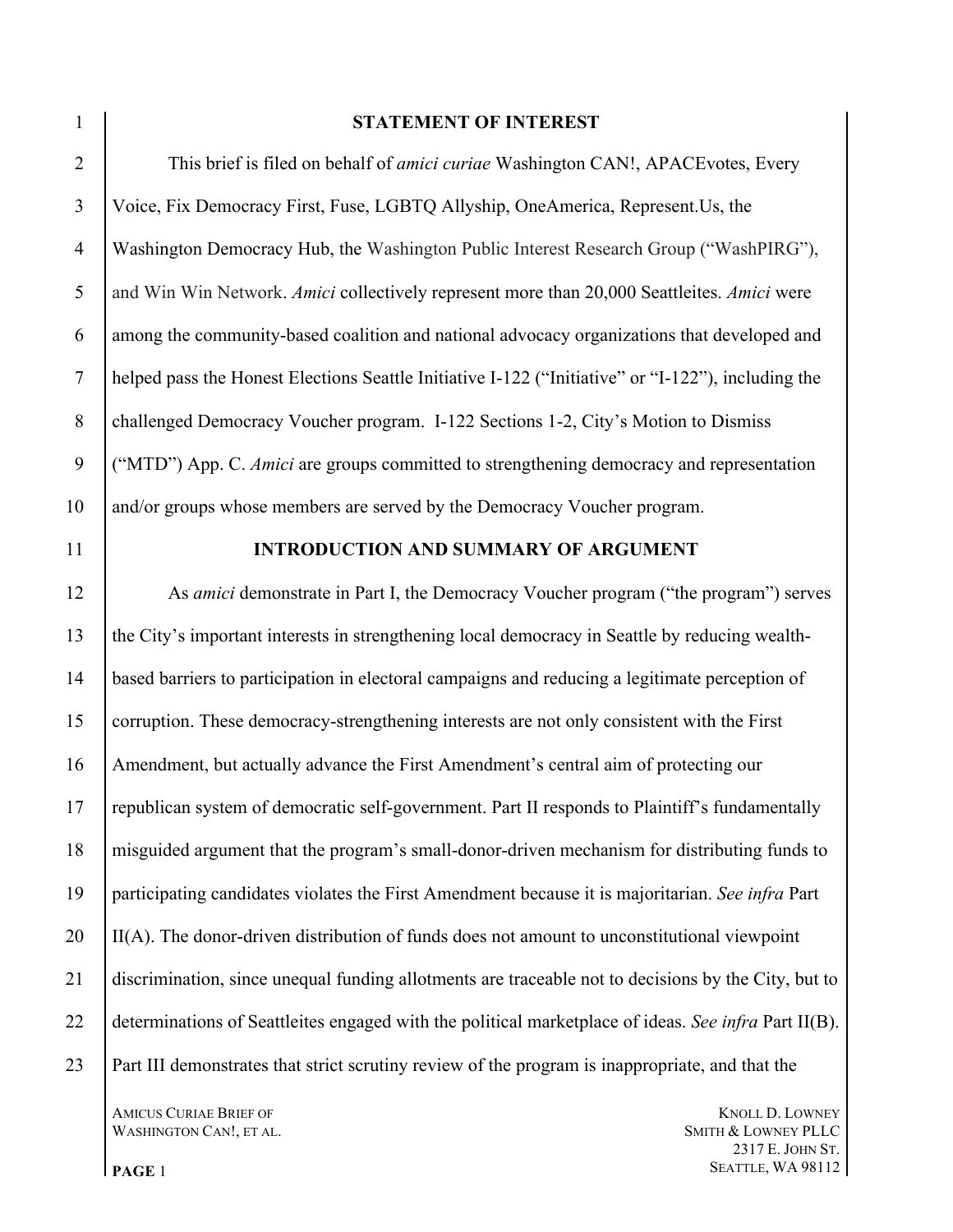program is closely drawn and hence easily survives any other standard of review. For all these 2 reasons, the City's motion to dismiss must be granted.

### **ARGUMENT**

### **I. THE DEMOCRACY VOUCHER PROGRAM SERVES IMPORTANT PUBLIC INTERESTS IN STRENGTHENING DEMOCRACY IN SEATTLE.**

# **A. The Democracy Voucher program increases political participation by reducing wealth-based barriers to contributing to electoral campaigns.**

 In our majoritarian democracy the political views of individuals who lack economic resources are no less meritorious or important than those of wealthy individuals. *See Harper v. Va. State Bd. of Elections*, 383 U.S. 663, 668 (1966) (explaining, in striking down poll tax, "[w]ealth, like race, creed, or color is not germane to one's ability to participate intelligently in the electoral process."); The Federalist No. 39 (James Madison), 1788 WL 453 at \*1 (Westlaw ed. 2017). Democracy generally, and First Amendment interests specifically, are served when these individuals are able to fully engage in the political marketplace of ideas through measures that address existing wealth-based barriers to participation.

 The Supreme Court has hence looked favorably upon public financing programs and other measures that seek to *add more* speech to the public marketplace of ideas without restricting contributions or spending by others, since these measures *advance*, rather than violate First Amendment principles. *See Buckley v. Valeo*, 424 U.S. 1, 92-93 (1976) (explaining the at- issue public financing program was an ". . . effort, not to abridge, restrict, or censor speech, but 23 rather to use public money to facilitate and enlarge public discussion and participation in the electoral process, goals vital to a self-governing people"); MTD at 8; *Texas v. Johnson*, 491 U.S. 397, 420 (1989) (citing *Whitney v. California,* 274 U.S. 357, 377 (1927) (Brandeis, J., concurring)). In other words, even if the First Amendment does not necessarily *require*

**AMICUS CURIAE BRIEF OF THE CONSUMING STATE OF THE CONSUMING STATE OF THE CONSUMING STATE OF THE CONSUMING STATE OF THE CONSUMING STATE OF THE CONSUMING STATE OF THE CONSUMING STATE OF THE CONSUMING STATE OF THE CONSUMING** WASHINGTON CAN!, ET AL. SMITH & LOWNEY PLLC

 E. JOHN ST. **PAGE** 2 **SEATTLE, WA 98112**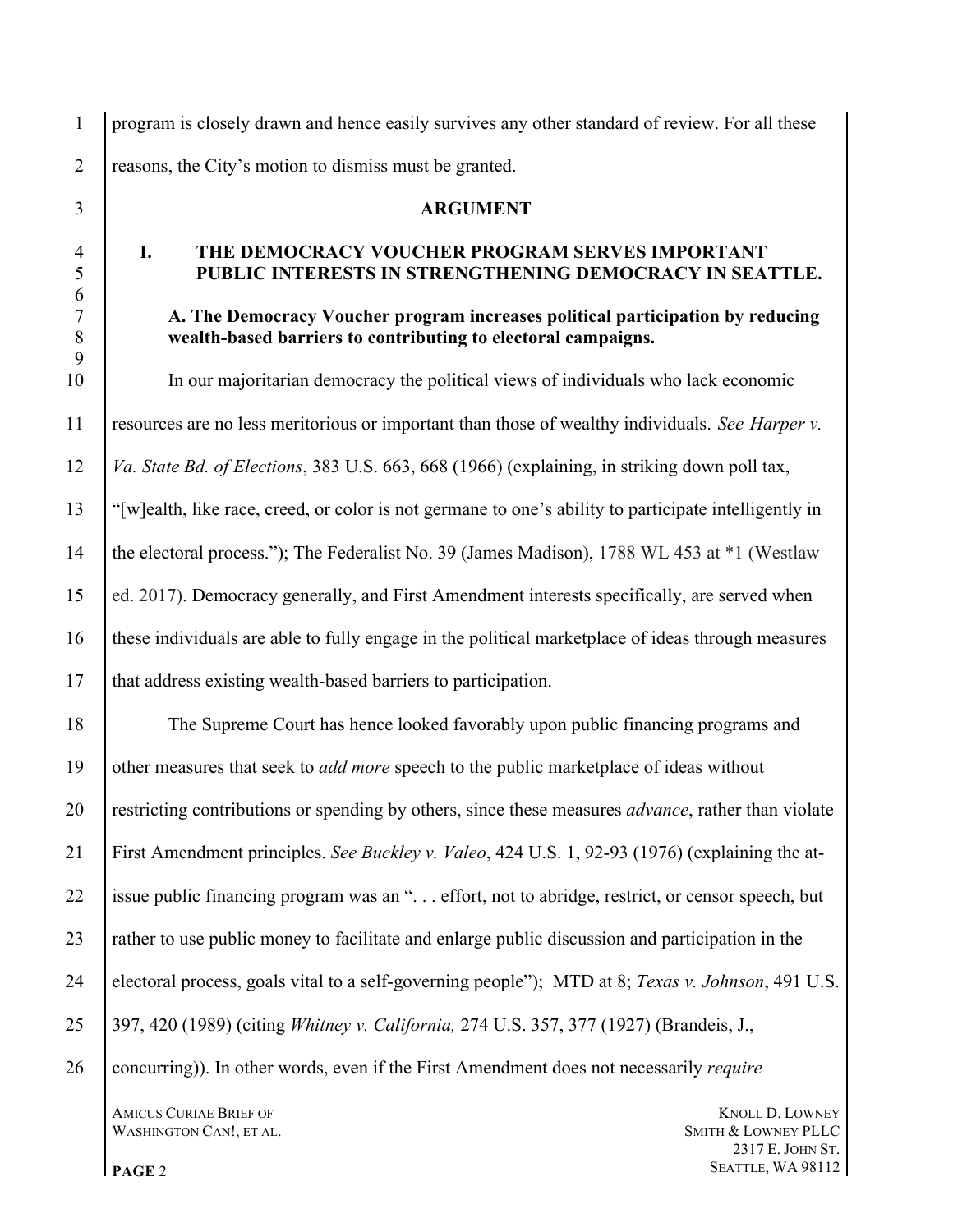jurisdictions to provide public funding for election campaigns, governments clearly have an important interest in reducing wealth-based barriers to participating in the political marketplace through public financing programs that ultimately lead to *more*, not less, political participation.

 Seattle's Democracy Voucher program addresses a problem inherent in any privately- financed campaign finance system: many people, including members of Washington CAN!, LGBTQ Allyship, OneAmerica, Represent.Us, and WashPIRG, do not experience the actual, lived freedom to participate in the political marketplace of ideas as contributors because they lack disposable private funds, even though their comparative lack of wealth does not reflect their comparative lack of political worth. For instance, as of July 2016, an estimated 13.5 percent of Seattle residents lived in poverty. *See Quick Facts: Seattle, Washington*, U.S. Census Bureau, App. 2 at 406 & *available* [here](https://www.census.gov/quickfacts/fact/table/seattlecitywashington/PST045216) (last visited Sept. 16, 2017). Financial barriers hinder participation by people of color, homeless people, incarcerated people and people recently released from incarceration. *See* Roi-Martin Brown, *Democracy Vouchers Are Crucial for Communities of Color*, Seattle Patch (Sept. 15, 2017), App. 2 at 21 & *available* [here](https://patch.com/washington/seattle/democracy-vouchers-are-crucial-communitites-color). Research demonstrates that donors are not only wealthier than average, but also disproportionately white; and that measures to empower small donors to participate advance racial equity *See* Adam Lioz, *Stacked Deck: How the Racial Bias in our Big Money Political System Undermines Our Democracy and Our Economy*, Dēmos, 20-23 (2014), App. 2 at 282 & *available* [here](http://www.demos.org/sites/default/files/publications/StackedDeck2_1.pdf). *See also, generally,* Alan Durning, *Who Funds Seattle Campaigns?*, Sightline Institute (July 2015), App. 2 20 at 165 & *available* [here](http://www.sightline.org/research_item/who-funds-seattles-political-candidates/) (finding the neighborhoods that gave the most money to Seattle candidates in 2013 were disproportionately wealthy and white).

WASHINGTON CAN!, ET AL. SMITH & LOWNEY PLLC

**AMICUS CURIAE BRIEF OF KNOLL D. LOWNEY**  E. JOHN ST. **PAGE** 3 **SEATTLE, WA 98112**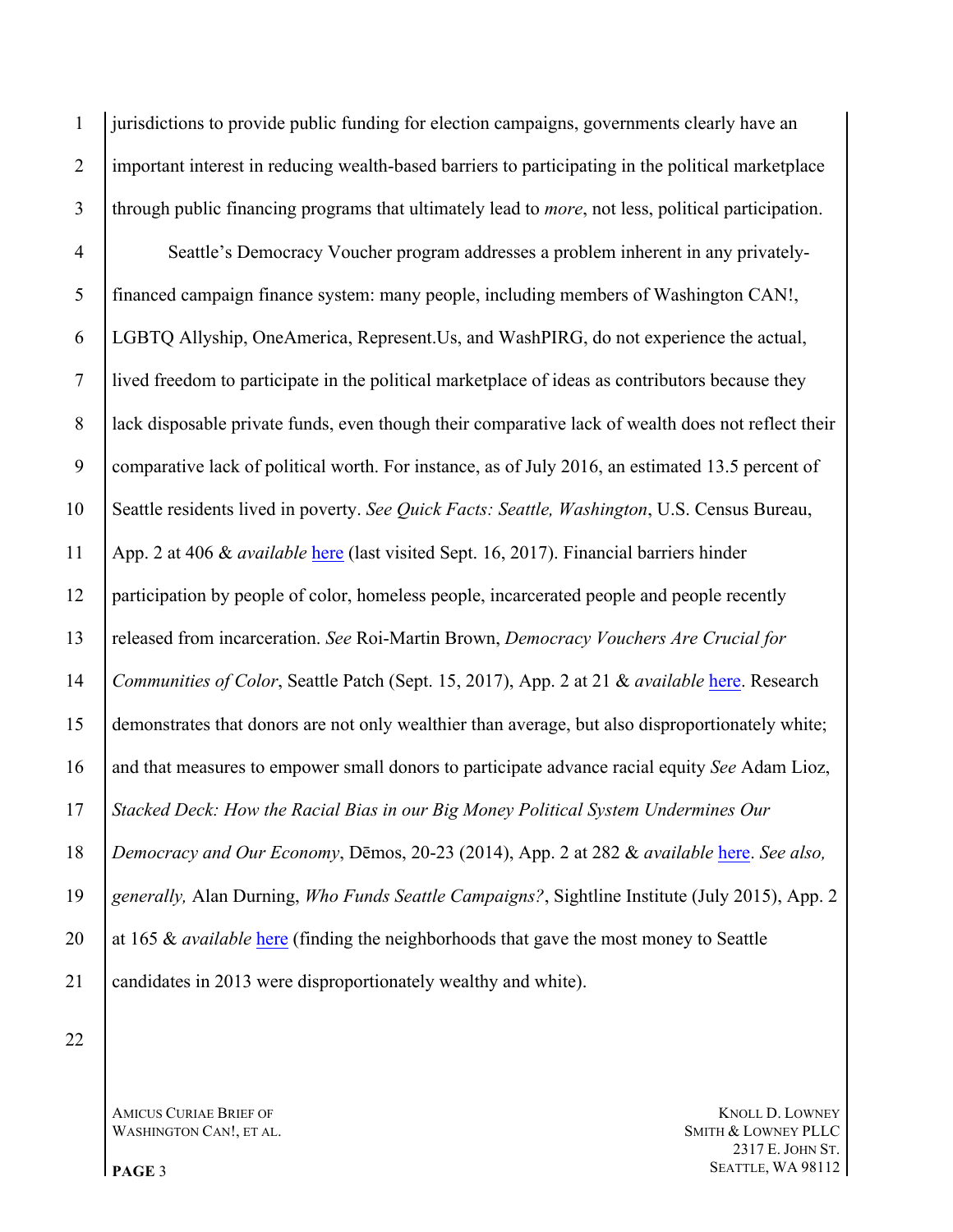| $\mathbf{1}$                               | The Democracy Voucher program affords Seattleites of all economic backgrounds and                                                                                                                                                                                                                                                |
|--------------------------------------------|----------------------------------------------------------------------------------------------------------------------------------------------------------------------------------------------------------------------------------------------------------------------------------------------------------------------------------|
| $\overline{2}$                             | races an opportunity to participate in the political marketplace. As first-time contributor and                                                                                                                                                                                                                                  |
| $\overline{3}$                             | Washington CAN! member Gina Owens describes:                                                                                                                                                                                                                                                                                     |
| $\overline{4}$<br>5<br>6<br>$\overline{7}$ | I realize that I can participate in a way I've never done before because of Seattle's<br>new Democracy Voucher program. Taking big money out of politics, where even low-<br>income people like myself can contribute to candidates, is why I supported passing<br>Honest Elections and why I still support the voucher program. |
| 8                                          | Gina Owens, Democracy Vouchers Fight Corruption in Elections, Seattle Patch (Sept. 8, 2017),                                                                                                                                                                                                                                     |
| 9                                          | App. 2 at 381 & <i>available</i> here. Thanks to the program, Ms. Owens and many similarly-situated                                                                                                                                                                                                                              |
| 10                                         | Seattle residents have participated in the public debate about Seattle elections in ways they                                                                                                                                                                                                                                    |
| 11                                         | previously could not. For instance, in the first election under the program, homeless                                                                                                                                                                                                                                            |
| 12                                         | individuals—many of whom lack private resources needed for basic survival, let alone for                                                                                                                                                                                                                                         |
| 13                                         | making political contributions—participated as political contributors, and amplified their                                                                                                                                                                                                                                       |
| 14                                         | collective political voice by aggregating their democracy vouchers. See Josh Cohen, 'Democracy                                                                                                                                                                                                                                   |
| 15                                         | vouchers' aim to amplify low-income voices, to conservative ire, The Guardian (July 7, 2017),                                                                                                                                                                                                                                    |
| 16                                         | App. 2 at 108 & <i>available</i> here. This furthers both the democracy-strengthening objective of the                                                                                                                                                                                                                           |
| 17                                         | First Amendment, and the City's related interest in fostering political participation by Seattleites                                                                                                                                                                                                                             |
| 18                                         | who would otherwise be shut out of the debate due to their lack of economic resources.                                                                                                                                                                                                                                           |
| 19<br>20<br>21<br>22                       | <b>B.</b> The program serves an important interest in expanding the public debate by<br>reducing wealth-based barriers to running for office, thereby increasing the pool of<br>candidates for Seattle elections.                                                                                                                |
| 23                                         | In addition to expanding opportunities for non-wealthy individuals to engage as political                                                                                                                                                                                                                                        |
| 24                                         | donors, Seattle's program seeks to expand the political debate by increasing the pool of                                                                                                                                                                                                                                         |
| 25                                         | candidates, who, in turn, add their expression to the political marketplace. Seattle Municipal                                                                                                                                                                                                                                   |
| 26                                         | Code ("SMC") 2.04.600, subd. a (describing program's purpose of "expand[ing] the pool of                                                                                                                                                                                                                                         |
|                                            | <b>AMICUS CURIAE BRIEF OF</b><br><b>KNOLL D. LOWNEY</b><br>SMITH & LOWNEY PLLC<br>WASHINGTON CAN!, ET AL.<br>2317 E. JOHN ST.<br>SEATTLE, WA 98112<br>PAGE 4                                                                                                                                                                     |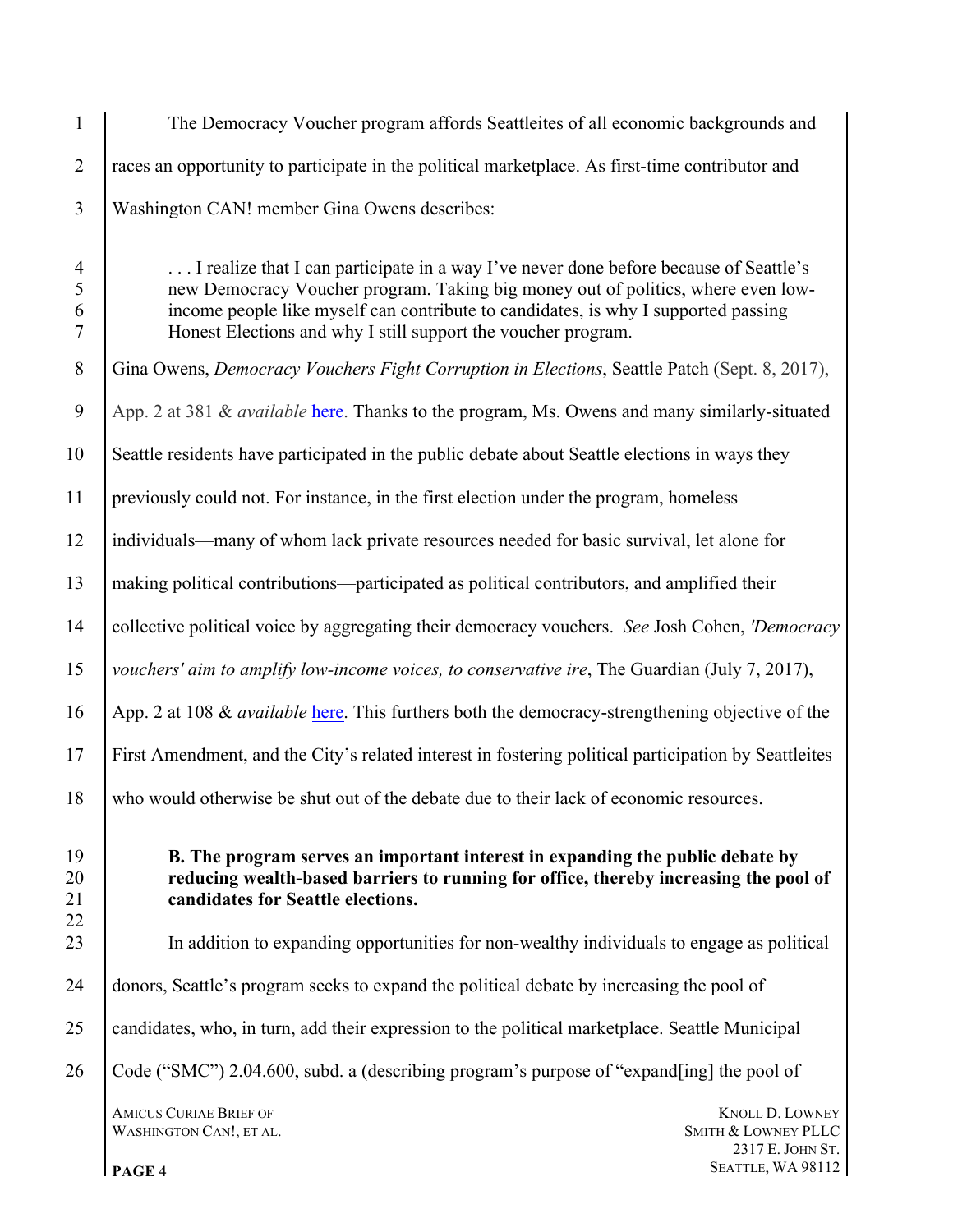candidates for city offices"). The public's interest in opening up electoral debates to candidates who might otherwise be excluded for wealth-related reasons is significant, and is distinct from an interest in enhancing some people's political voices by *restricting* the relative voices of others.<sup>1</sup> Public financing programs that level up without chilling anyone's expression are plainly consistent with the First Amendment. *See generally* MTD at 7-8; *Buckley*, 424 U.S. at 92-93.

 Increasing candidate access to the political marketplace remains as important today as when *Buckley* was decided. Our nation's democratic values are undermined when candidates are shut out of the political marketplace on the basis of their wealth. *See Bullock v. Carter*, 405 U.S. 134, 142-44, 145-46 (1972); *Lubin v. Panish*, 415 U.S. 709, 716-718 (1974) (noting, in Equal Protection analysis, the value of "continued availability of political opportunity" for candidates, and a "tradition . . . of hospitality toward all candidates without regard to their economic status."). Privately-funded, big-money-driven campaign finance systems do just this by filtering out candidates who are not wealthy and lack access to wealthy donor networks. *See generally* Adam Lioz & Karen Shanton, *The Money Chase*: *Moving from Big Money Dominance in the 2014 Midterms to a Small Donor Democracy*, Dēmos (2014), App. 2 at 253 & *available* [here](http://www.demos.org/sites/default/files/publications/TheMoneyChase-Report_0.pdf). Candidates filtered out in this way are disproportionately candidates of color. As one commentator has synthesized:

 A history of state-sponsored oppression carries over into staggering wealth gaps between white people and people of color today, making it more difficult for people of color to

**AMICUS CURIAE BRIEF OF KNOLL D. LOWNEY** WASHINGTON CAN!, ET AL. SMITH & LOWNEY PLLC

<sup>&</sup>lt;sup>1</sup> As the City points out, this case is *not* about restricting individuals from making independent expenditures. MTD at 2. It is not about matching or combating independent spending, which was at issue in *Arizona Free Ent. Club's Freedom PAC v. Bennett*; in that case, the Court struck down a provision under which private spending—by privately-financed candidates and private individuals—triggered disbursement of public funds to particular, publicly-financed candidates opposed by the private spenders. 564 U.S. 721, 727-28 (2011). The Court held the allocation mechanism penalized political expression of independent spenders and privately-financed candidates since their choice to make private expenditures fueled not just their own political expression, but also that of particular publicly-financed candidates they opposed. *See id.* at 737-39. In contrast, Plaintiffs do not allege their independent expenditures are chilled by the program, *see generally* Compl.; and their payment of the challenged tax does not, as the City points out, "directly fund any candidate with whom the disagree." MTD at 14.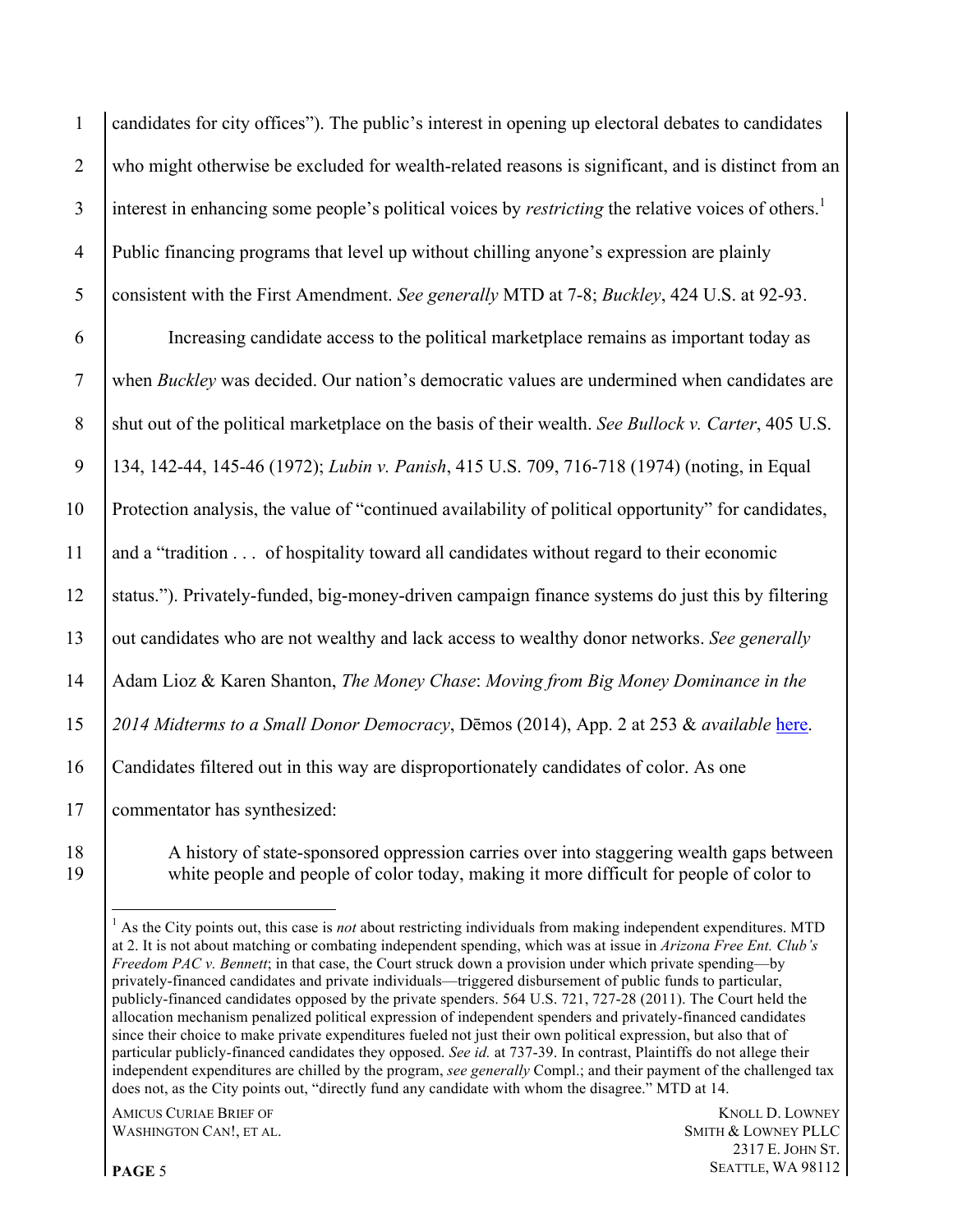1 make their voices heard in a system that runs on private wealth. Candidates of color are 2 thus less likely to run for office in the first place, and raise less money when they do. Heather C. McGhee, *Foreword: New Approaches for Regulating Money in Politics,* 16 Election 5 Law Journal 1, 5 (2017), App. 2 at 373 (footnotes omitted).<sup>2</sup> Indeed, a study of more than 3,000 6 candidates running in more than  $2,000$  state legislative races in 2006—the most recently available data—showed that candidates of color raised 47 percent less money than white candidates, after adjusting for factors such as incumbency, partisanship, and district income. *See*  Lioz, *Stacked Deck*, *supra*, at 28 (citation omitted). In a 2014 survey, "66 percent of . . . people of color agreed that lack of access to donors is an important reason preventing people of color from being represented in elected office." *Id.* at 27 (citation omitted). It is therefore not surprising that more diverse candidates run for office under public financing systems. *See, e.g.,*  Ctr. for Gov't Studies, *Public Financing in California: A Model Law for the 21st Century* 11-12 (2011), App. 2 at 112 & *available* [here](http://www.ilcampaign.org/wp-content/uploads/2014/07/CGS-Model-Hybrid-Matching-System.pdf); *see generally* DeNora Getachew & Ava Mehta, *Breaking Down Barriers: The Faces of Small Donor Public Financing*, The Brennan Center For Justice 2- 3 (2016), App. 2 at 195 & *available* [here.](https://www.brennancenter.org/publication/breaking-down-barriers-faces-small-donor-public-financing) Public financing programs that increase candidate access not only advance First Amendment interests, but racial equity interests as well. Breaking down wealth-related barriers to candidate participation also creates opportunities for political expression by those candidates' supporters, including supporters from communities that have been historically marginalized by wealth-related barriers. *See Bullock*, 405 U.S. at 143-44 (finding the exclusionary ballot access fee's effect on voters "neither incidental or remote."); *Lubin*, 415 U.S. at 716 (explaining that hindrance of candidates' political

WASHINGTON CAN!, ET AL. SMITH & LOWNEY PLLC

 *See also* Rakesh Kochhar & Richard Fry, *Wealth Inequality Has Widened Along Racial, Ethnic Lines Since End of Great Recession*, Pew Research Center (Dec. 12, 2014), App. 2 at 250 & *available* here (using Survey of Consumer Finances data, finding that the median white household held \$141,900 of wealth, compared to just \$11,000 held by the median black household, a 13x gap; and just \$13,700 held by the median Latino household, a 10x gap).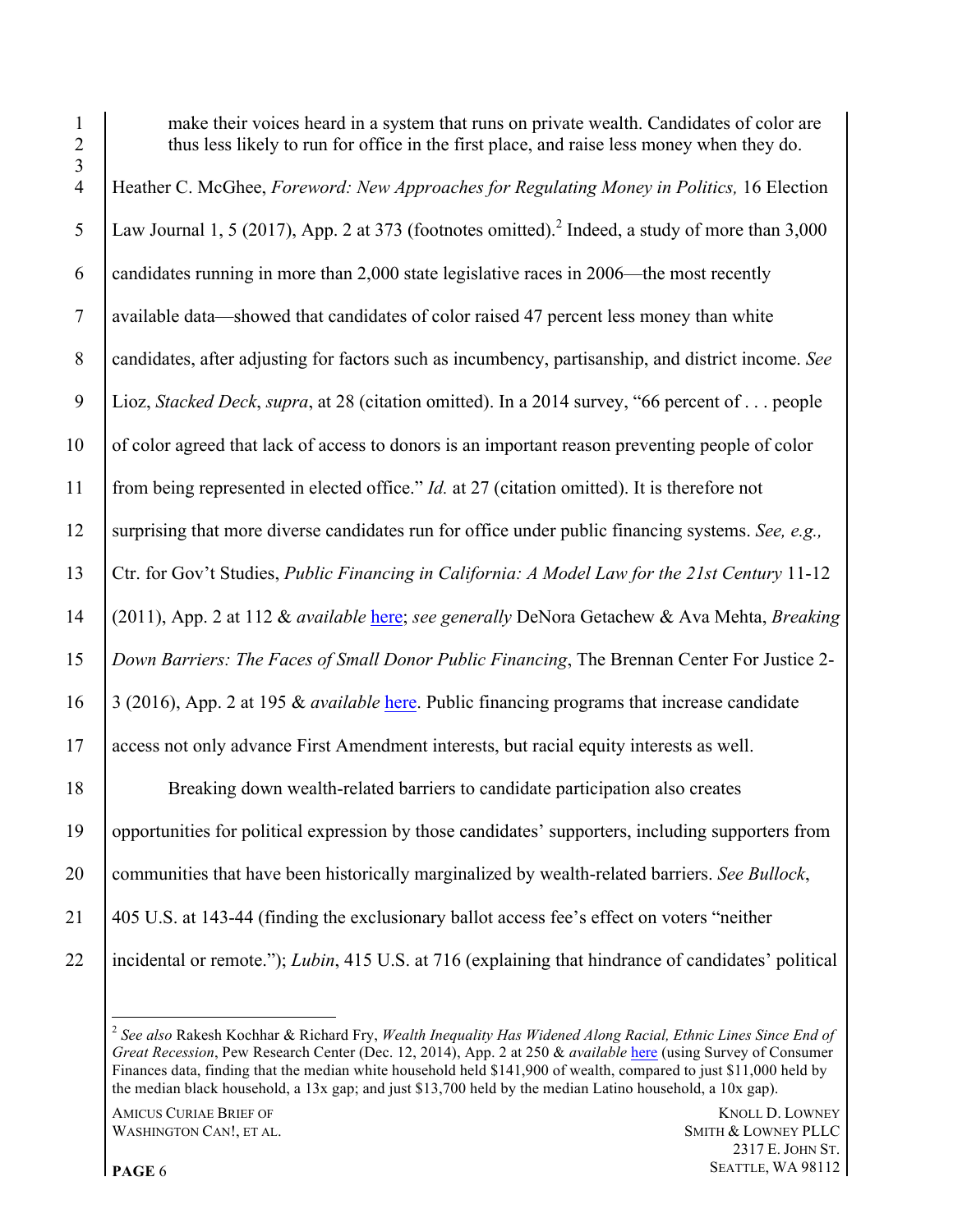opportunity is "intertwined with the rights of voters," for "voters can assert their preferences 2  $\int$  only through candidates or parties or both").<sup>3</sup>

 In sum, the program serves Seattle's important interest in expanding the pool of candidates that Seattle voters can choose from—without chilling anyone's free expression.

### **C. The Democracy Voucher program strengthens democracy by reducing a valid perception of corruption.**

 The Supreme Court has long held that a "primary interest" served by campaign finance rules is "the prevention of corruption and the appearance of corruption[.]" *Buckley*, 424 U.S. at 25. "Of almost equal concern as the danger of actual *quid pro* quo arrangements is the impact of the appearance of corruption stemming from public awareness of the opportunities for abuse inherent in a regime of large individual financial contributions." *Id.* at 27. *Buckley* held the at- issue public financing program served an interest in eliminating improper influence itself. *See id.*  at 96. Courts have also upheld public financing measures as serving an important interest in preventing perceived corruption. *E.g., Gable v. Patton*, 142 F.3d 940, 948 (6th Cir. 1998). Seattleites have perceived corruption in their local government, which undermines their confidence in the local system of representation. Polling from 2015 shows that more than one- third of Seattleites believe that "corruption is a problem in Seattle politics" and nearly two-thirds feel that "lobbyists and big money interests in Seattle have a stronger voice in local government than ordinary people." *See* Greenberg Quinlan Rosner Research *Honest Elections Seattle: Frequency Questionnaire* 4-5 (Aug. 27-Sept. 1, 2015), App. 2 at 234. This perception of

**AMICUS CURIAE BRIEF OF THE CONSUMING STATE OF THE CONSUMING STATE OF THE CONSUMING STATE OF THE CONSUMING STATE OF THE CONSUMING STATE OF THE CONSUMING STATE OF THE CONSUMING STATE OF THE CONSUMING STATE OF THE CONSUMING** WASHINGTON CAN!, ET AL. SMITH & LOWNEY PLLC

<sup>&</sup>lt;sup>3</sup> This idea was crystallized by Gwendolyn Patton, a Civil Rights-era activist who observed, "People here were murdered trying to get the right to vote, but what good is it if there's no one to vote for?" *See* Ari Berman, *How the Money Primary is Undermining Voting Rights*, The Nation (May 19, 2015), App. 2 at 5 & *available* here. Washington CAN! member Gina Owens similarly explains: "[The Democracy Voucher program] gives me the opportunity to contribute and support people that represent my voice while others can support candidates that have their interests at heart." Owens, *supra*.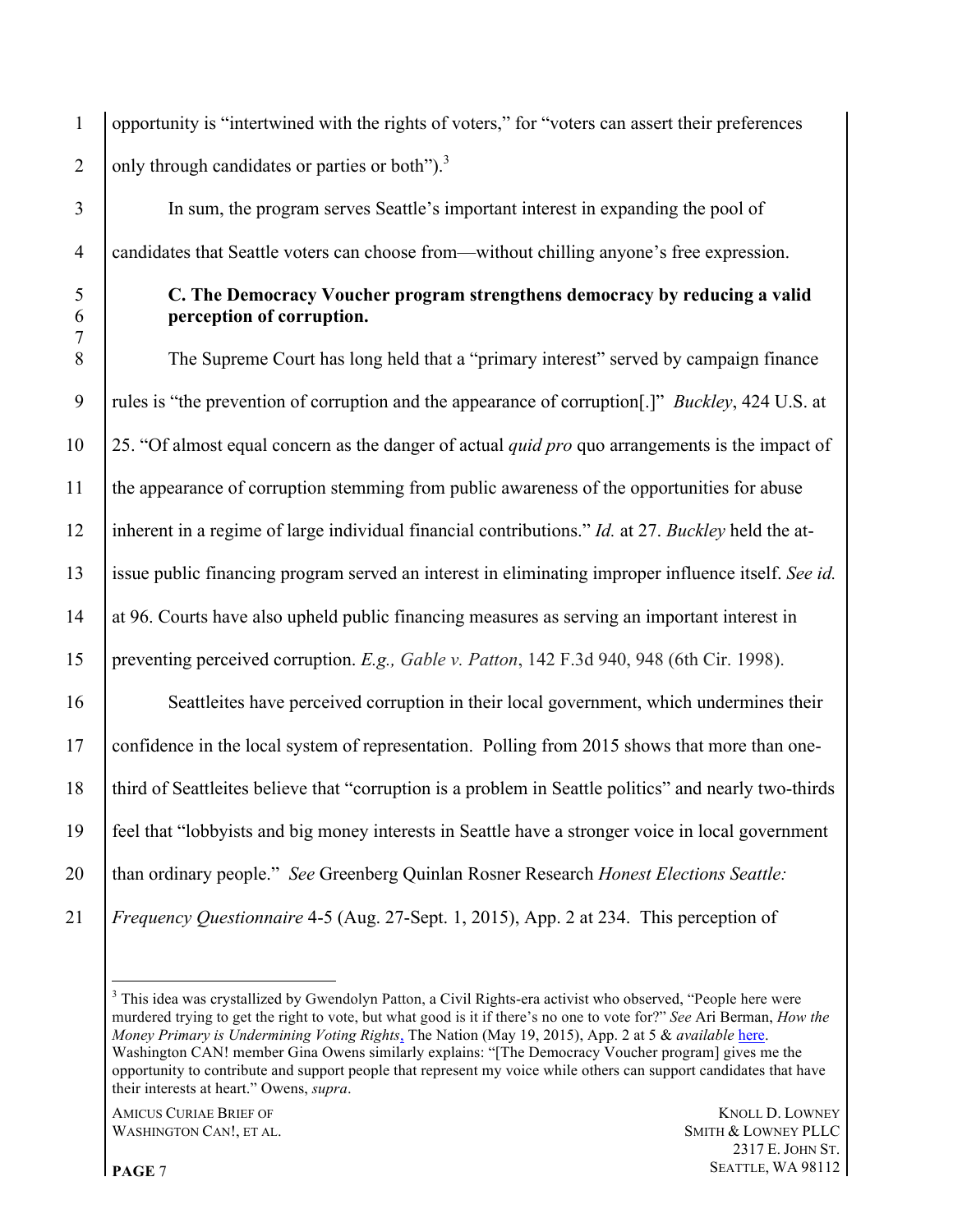corruption is not unwarranted. That dollars are being exchanged for political actions is not far- fetched when politicians are highly responsive to a wealthy donor class who can afford to contribute substantial amounts, but much less so to those who are able to make only small contributions, or none at all.

AMICUS CURIAE BRIEF OF **KNOLL D. LOWNEY** WASHINGTON CAN!, ET AL. SMITH & LOWNEY PLLC E. JOHN ST. This is precisely what is happening at the national level. Affluent individuals are far more likely to donate to political campaigns than the public at large. A 2013 survey of wealthy Americans revealed that 68 percent of wealthy respondents had made political contributions in the previous 12 months. Benjamin I. Page et al., *Democracy and the Policy Preferences of Wealthy Americans*, 11 Persp. on Pol. 51, 53-54 & tbl. 2 (2013), App. 2 at 383 & *available* here. This contrasts with just *0.68 percent* of the adult population that made a disclosable contribution in the 2016 election cycle. *See Donor Demographics*, Center for Responsive Politics, App. 2 at 161 & *available* [here](https://www.opensecrets.org/overview/donordemographics.php) (last visited Sept. 16, 2017). These donors have substantially different policy preferences than Americans as a whole—and their policy preferences are vastly more likely to be mirrored in actual policy outcomes. *See generally* David Callahan & J. Mijin Cha, *Stacked Deck: How the Dominance of Politics by the Affluent and Business Undermines Economic Mobility in America*, Dēmos (2013), App. 2 at 23 & *available* [here](http://www.demos.org/sites/default/files/imce/StackedDeck_1.pdf). In fact, when the policy preferences of the wealthiest 10 percent of Americans conflict with those of the other 90 percent, the 10 percent trumps the 90 percent, with "the starkest difference in responsiveness to the affluent and the middle class occur[ing] on economic policy." Martin Gilens, *Affluence and Influence: Economic Inequality and Political Power in America* 101 (2012), App. 2 at 230. A Princeton political scientist concluded that "under most circumstances, the preferences of the 22 vast majority of Americans appear to have essentially no impact on which policies the government does or doesn't adopt[,]" and that "patterns of responsiveness…often correspond

**PAGE** 8 **SEATTLE, WA 98112**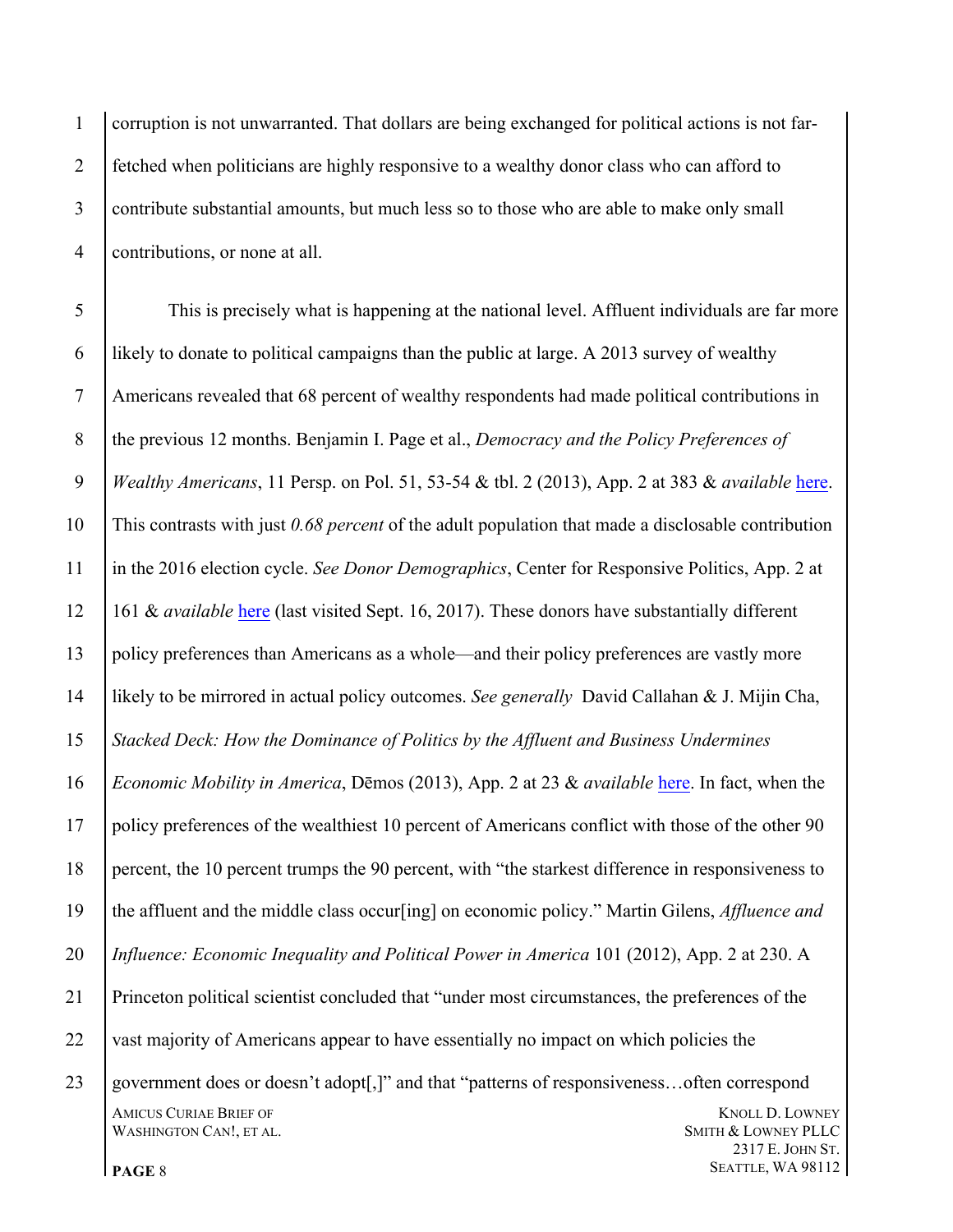1 | more closely to a plutocracy than to a democracy." *Id.* at 1, 234. As a result, eight-five percent of 2 the public thinks that sometimes "candidates who win public office promote policies that directly help the people and groups who donated money to their campaigns," and more than half (55%) of people across the country think it happens "most of the time." *Americans' Views on Money in Politics*, The New York Times & CBS News Poll (June 2, 2015), App. 2 at 3 & *available* [here](https://www.nytimes.com/interactive/2015/06/02/us/politics/money-in-politics-poll.html?mcubz=0). In sum, data fuels a rational perception that dollars are translated into policy outcomes.

**AMICUS CURIAE BRIEF OF THE CONSUMING STATE OF THE CONSUMING STATE OF THE CONSUMING STATE OF THE CONSUMING STATE OF THE CONSUMING STATE OF THE CONSUMING STATE OF THE CONSUMING STATE OF THE CONSUMING STATE OF THE CONSUMING** WASHINGTON CAN!, ET AL. SMITH & LOWNEY PLLC E. JOHN ST. The dominance of Seattle's own elite donor class likewise fuels the local perception of corruption. Before I-122's enactment, individuals could give up to \$700 to each City candidate, an amount well beyond the means of many Seattleites. *See* I-122 Section 5, MTD App. C. In the August 2015 primary, more than half of the \$2.5 million received by all local candidates came from a small group of donors who gave an aggregate of \$500 or more. *See* Bruce Speight, *The Outsized Influence of Big Money in Seattle Elections How Honest Elections Seattle Can Empower Regular Voters* 1-2 (Wash. PIRG, 2015), App. 2 at 409 & *available* here. Large political donations shape Seattle candidate priorities. As City Council candidate Laura Gonzalez, who spent approximately 14 hours per week dialing for dollars, synthesized in 2015: "If I didn't have to spend a significant amount of time fundraising I would be able to spend much more time in the field having that direct voter contact, which ultimately makes you a better policy maker." *See* Paul Blumenthal, *Seattle Could Create an Entirely New Way to Fund Elections*, Huffington Post (Oct. 1, 2015), App. 2 at 18 & *available* [here.](http://www.huffingtonpost.com/entry/honest-elections-seattle_us_560d4018e4b0af3706dfaf02) Against this backdrop, Seattleites' perceptions of corruption are hardly far-fetched. The program was designed to prevent corruption, SMC 2.04.620, subd. a, and also serves to reduce a legitimate perception of corruption in Seattle*.* As explained by Seattle resident Mr. Roi-Martin Brown, a Washington CAN! member and long-time civil rights activist:

**PAGE** 9 **SEATTLE, WA 98112**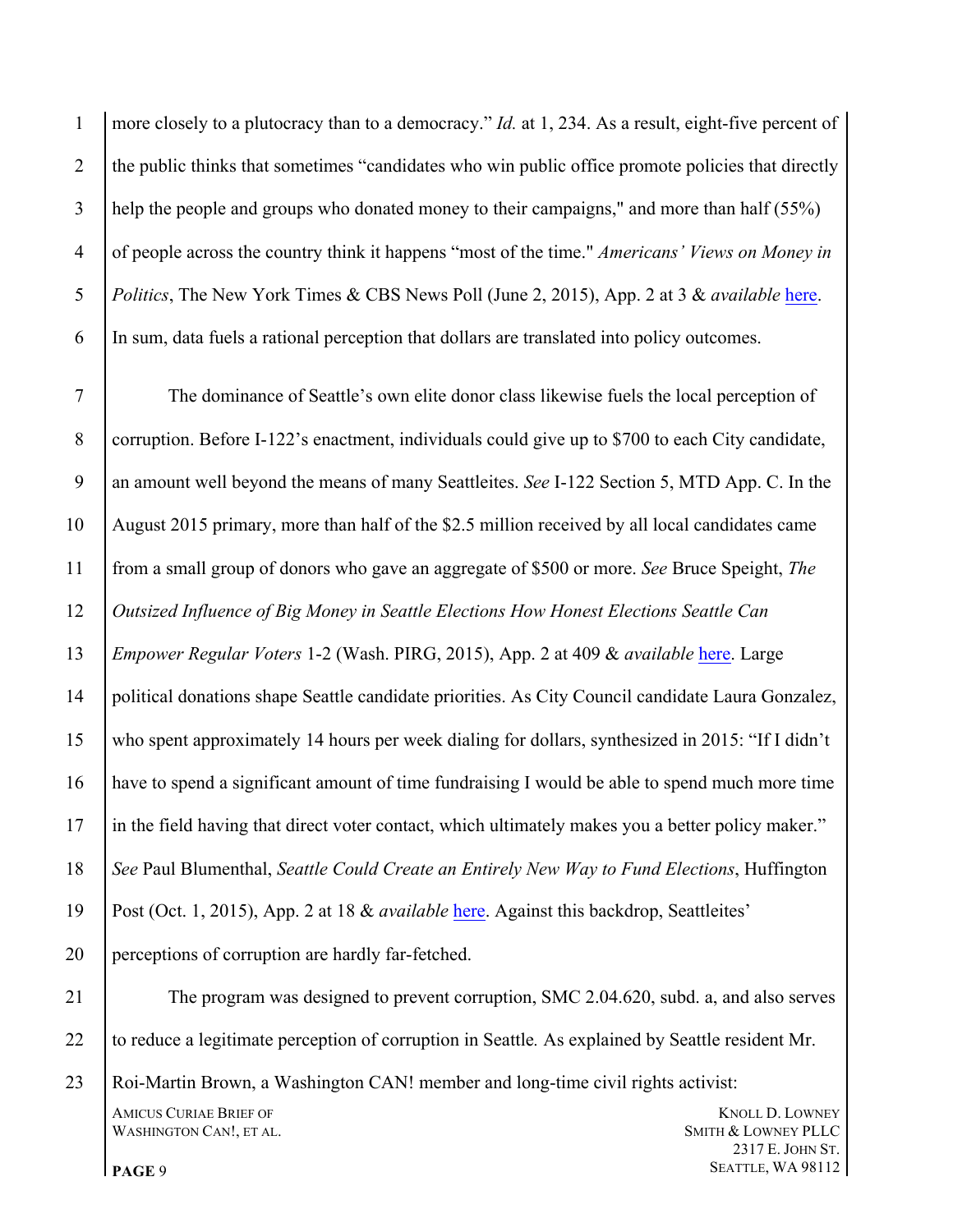| $\mathbf{1}$<br>$\overline{2}$<br>$\overline{3}$<br>$\overline{4}$<br>5 | The [Vouchers'] monetary amount may be small by today's political standards, but I<br>believe the Vouchers allow more voters to participate and counter other professional<br>lobbying efforts to some degree the Vouchers give voters like me, who don't have a<br>PAC or support from an organization back[ed] by corporate money, an opportunity to<br>support candidates whom I trust. |
|-------------------------------------------------------------------------|--------------------------------------------------------------------------------------------------------------------------------------------------------------------------------------------------------------------------------------------------------------------------------------------------------------------------------------------------------------------------------------------|
| 6                                                                       | Brown, supra. By empowering individuals of all economic backgrounds to participate in                                                                                                                                                                                                                                                                                                      |
| $\overline{7}$                                                          | electoral campaigns, the program helps to combat a reasonable public perception that dollars                                                                                                                                                                                                                                                                                               |
| 8                                                                       | from an elite donor class are being traded for policy outcomes.                                                                                                                                                                                                                                                                                                                            |
| 9<br>10<br>11                                                           | D. The program's donor-directed distribution of funds ensures that candidates<br>without significant public support do not receive large sums of public financing.                                                                                                                                                                                                                         |
| 12                                                                      | Finally, the Democracy Voucher program serves the City's important interest in directing                                                                                                                                                                                                                                                                                                   |
| 13                                                                      | public funds to candidates with popular support. This interest has also been recognized since                                                                                                                                                                                                                                                                                              |
| 14                                                                      | <i>Buckley</i> , when the Court upheld the presidential public financing program's qualifying threshold                                                                                                                                                                                                                                                                                    |
| 15                                                                      | for minor parties, noting that "Congress' interest in not funding hopeless candidacies with large                                                                                                                                                                                                                                                                                          |
| 16                                                                      | sums of public money necessarily justifies the withholding of public assistance from                                                                                                                                                                                                                                                                                                       |
| 17                                                                      | candidates without significant public support." Buckley, 424 U.S. at 96. <sup>4</sup>                                                                                                                                                                                                                                                                                                      |
| 18                                                                      | Seattle's program serves this same purpose in a more targeted manner. The qualifying                                                                                                                                                                                                                                                                                                       |
| 19                                                                      | thresholds establish a floor of public support below which a candidacy cannot access public                                                                                                                                                                                                                                                                                                |
| 20                                                                      | funds. SMC 2.04.630, subd. c. But the funding distribution mechanism also serves to direct more                                                                                                                                                                                                                                                                                            |
| 21                                                                      | public funds to candidates who are backed by more Seattleites, thereby spending less public                                                                                                                                                                                                                                                                                                |
| 22                                                                      | resources on candidates with less popular support and therefore less chance of being elected.                                                                                                                                                                                                                                                                                              |
| 23                                                                      | $\frac{1}{2}$                                                                                                                                                                                                                                                                                                                                                                              |

 This same interest underlies basic qualifying thresholds in grant-based public financing schemes. *See, e.g., Green Party of Conn. v. Garfield*, 616 F.3d 213, 233-34 (2d Cir. 2010) (citing *Buckley*, 424 U.S. at 96, 103-04, to conclude a public financing system may "condition public funds on a showing of 'significant' public support. . ." and that "there is a range of permissible qualification criteria, and although a public financing system must be tailored to avoid an unfair or unnecessary burden on the political opportunity of a party or candidate, a court must defer to a legislature's choice of criteria so long as those criteria are drawn from the permissible range.").

AMICUS CURIAE BRIEF OF KNOLL D. LOWNEY NASHINGTON CAN!, ET AL. WASHINGTON CAN!, ET AL.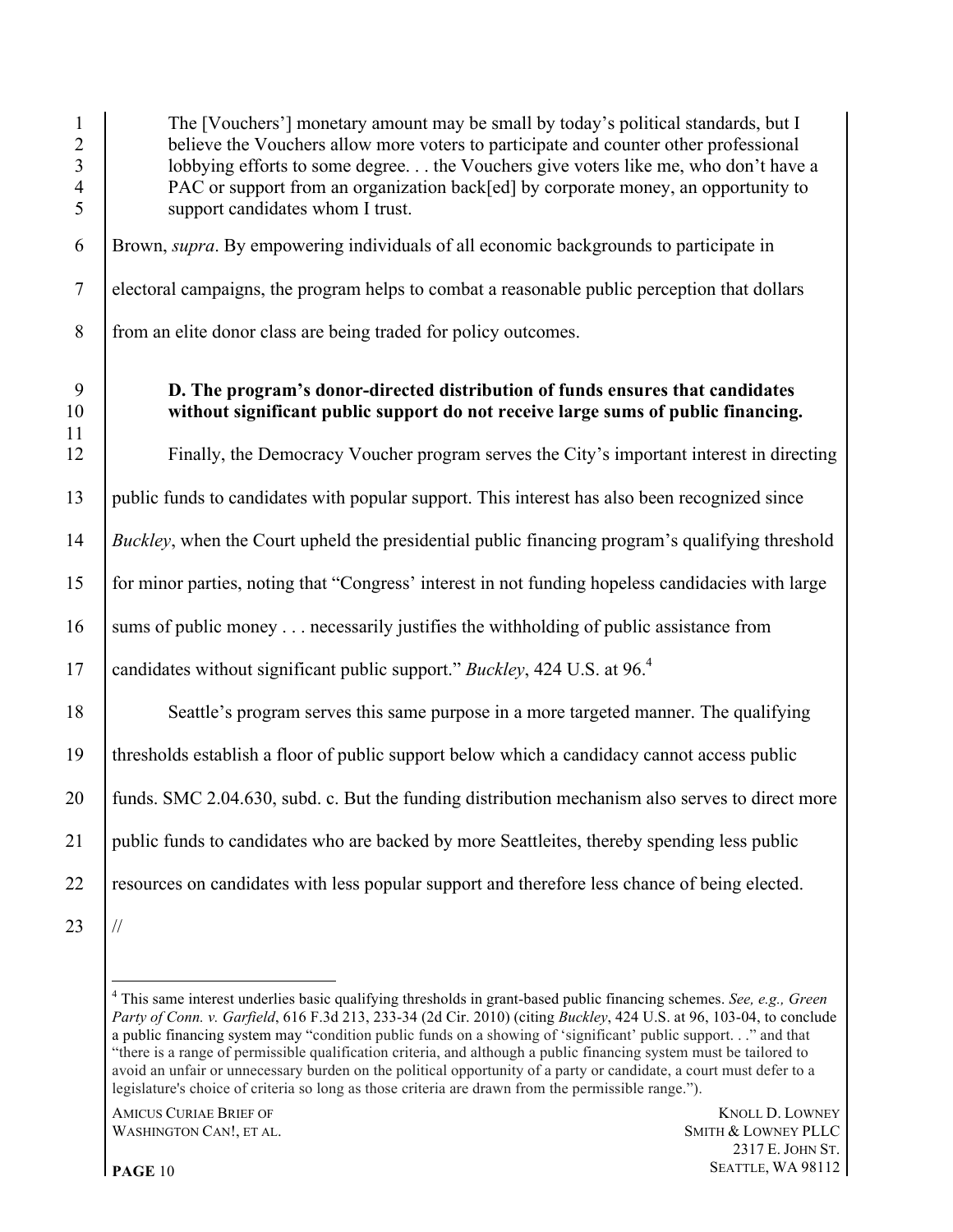### **II. PLAINTIFFS' ATTACK ON THE PROGRAM'S MAJORITARIAN, DONOR- DIRECTED FUNDING MECHANISM TURNS A CENTRAL PURPOSE OF THE FIRST AMENDMENT ON ITS HEAD.**

### **A. The program's donor-directed mechanism of distributing funds to participating candidates serves, rather than contravenes, a central purpose of our First Amendment: advancing democratic self-government.**

 Plaintiffs allege the program unconstitutionally discriminates against minority viewpoints by "distributing. . . funds at the whim of majoritarian interests," since participating candidates receive "unequal distribution of voucher funds based on voter preferences[.]" Compl. ¶¶ 51, 34. Plaintiffs turn the First Amendment's essential democracy-enhancing purpose on its head. "The First Amendment reflects 'a profound national commitment to the principle that debate on public issues should be uninhibited, robust, and wide-open.'" *Snyder v. Phelps*, 562 U.S. 443, 452 (2011) (citing *New York Times v. Sullivan*, 376 U.S. 254, 270 (1964)). The public marketplace of ideas protected by the First Amendment does not exist in a vacuum, but rather is in service of our system of democratic self-government. *See, e.g., id.* (citation omitted) (explaining "speech concerning public affairs is more than self-expression; it is the essence of self-government."); *Knox v. Serv. Emps. Int'l Union, Local 1000*, 132 S. Ct. 2277, 2288 (2012) (stating, "our cases have often noted the close connection between our Nation's commitment to self-government and the rights protected by the First Amendment."); *Buckley*, 424 U.S. at 14 (citation omitted) (noting a "major purpose. . . was to protect the free discussion of governmental affairs"). Speech 22 in a competitive political marketplace of ideas serves and protects our capacity to govern ourselves and hold elected officials accountable. *See Williams v. Rhodes,* 393 U.S. 23, 32 (1968); *Citizens United v. Fed'l Election Comm'n*, 558 U.S. 310, 339 (2010) (stating, "[s]peech is an essential mechanism of democracy, for it is the means to hold officials accountable to the people.

WASHINGTON CAN!, ET AL. SMITH & LOWNEY PLLC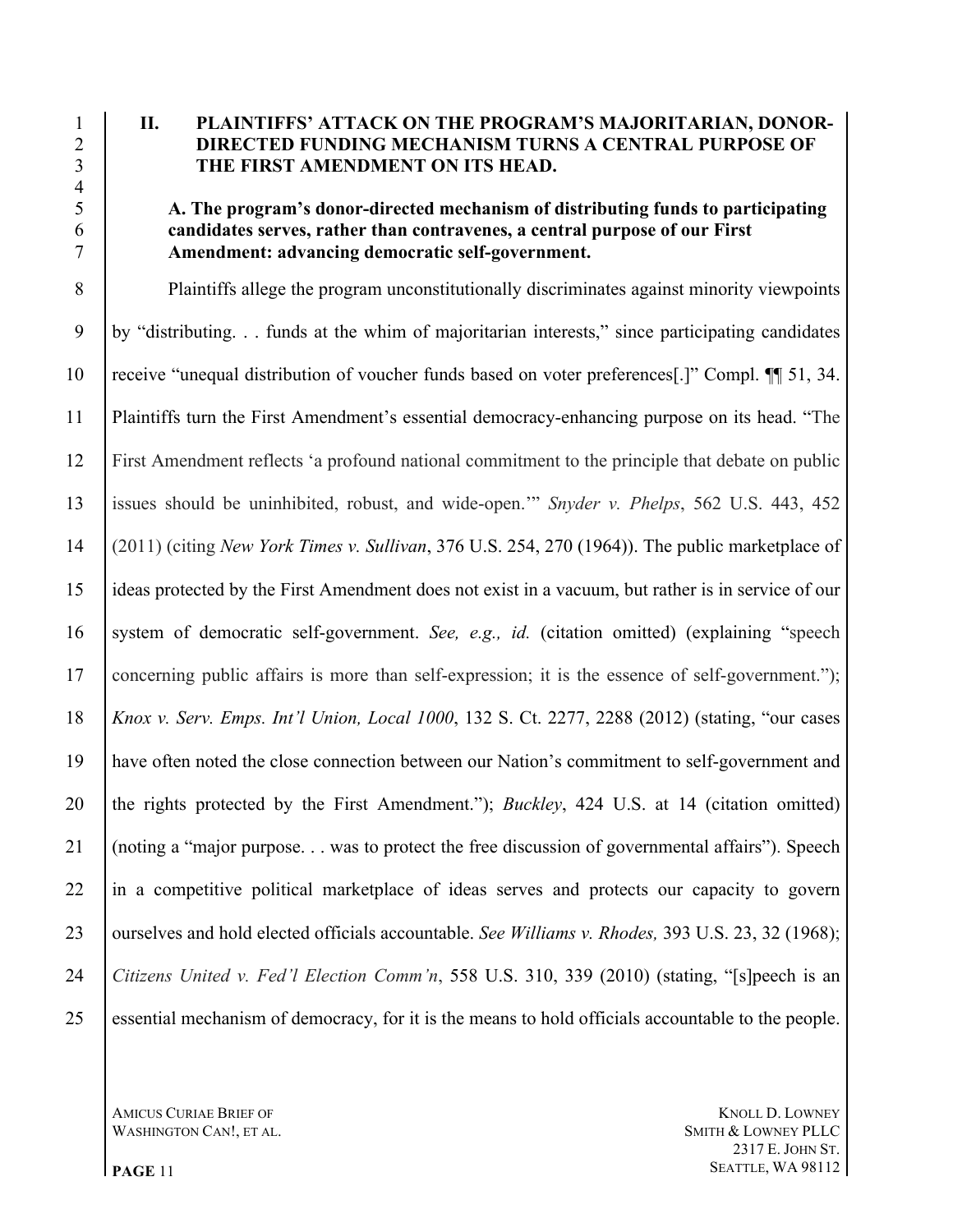. . The right of citizens to inquire, to hear, to speak, and to use information to reach consensus is a precondition to enlightened self-government and a necessary means to protect it.").

 Similarly foundational in a democracy is that there is no inherent correlation between a speaker's wealth or poverty and the importance of her political views. As the Court has recognized in the context of ballot access and voting rights, the happenstance of a person's economic circumstance says nothing about the popular support behind her ideas, nor their objective truth. *See Bullock*, 405 U.S. at 143–44, 146; *Harper*, 383 U.S. at 668. Instead, a democratic republic such as ours generally seeks to translate into government action those ideas with majoritarian support. Integral to the very nature of our Republic is some correlation between the exercise of state power and popular support. Democratic self-government can only be realized when ideas with the greatest public support are translated into government action— most often through effective representation and occasionally by the people directly through ballot initiatives or referenda; this is what it means to be governed by majority rule.5 *See, e.g.,* The Federalist No. 39, *supra* at \*1 (James Madison) (defining a Republican form of government as one ". . . which derives all its powers directly or indirectly from the great body of the people. . . It is ESSENTIAL to such a government that it be derived from the great body of the society, not from an inconsiderable proportion, or a favored class of it. . ."); Guy-Uriel E. Charles, *Constitutional Pluralism and Democratic Politics: Reflections on the Interpretive Approach of*  Baker v. Carr, 80 N.C. L. Rev. 1103, 1146 (2002), App. 2 at 65 (footnotes omitted) (explaining, "[b]y almost all conceptions of democracy, any polity that fancies itself democratic must at least be responsive to majoritarian interests, commonly referred to as majority rule. . . [Madison]

WASHINGTON CAN!, ET AL. SMITH & LOWNEY PLLC

 Majority rule is not an absolute in a democracy—protection for minority rights is essential. *See United States v. Carolene Products Co.*, 304 U.S. 144, 152 at n. 4 (1938). It is nonetheless a default condition to be pursued absent a compelling countervailing value.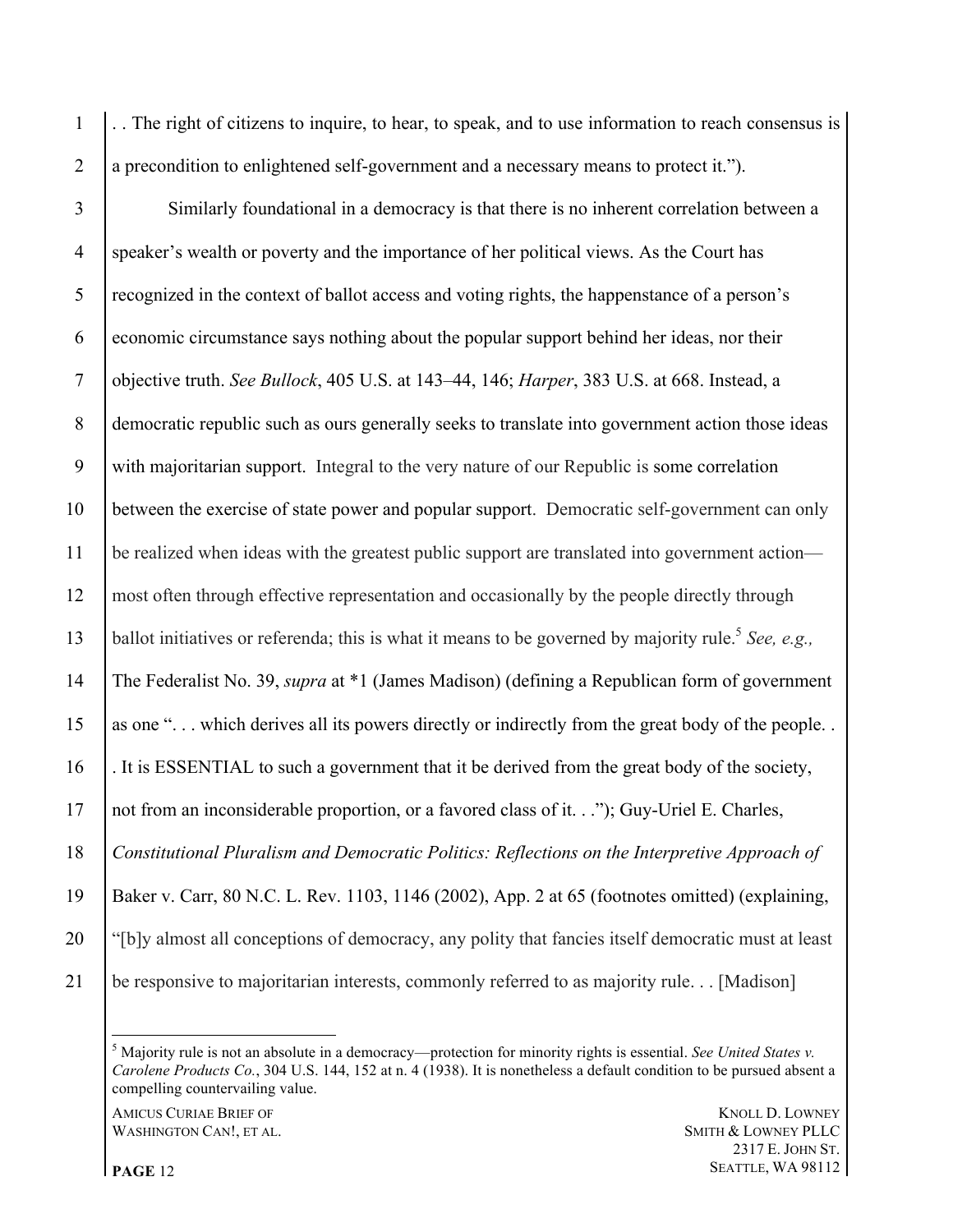understood that a democratic polity's legitimacy depended upon some form of majoritarian influence."). It is true that the First Amendment is counter-majoritarian to the extent it protects individual rights to express unpopular opinions, *e.g., Johnson*, 491 U.S. at 414, yet it cannot be read to uproot our entire system of majoritarian republicanism so integral to the Amendment's purpose. The First Amendment's democracy-strengthening objective is embodied not just in its Free Speech protections, but throughout the entire Amendment, which contains six guarantees that reflect a "rigorous chronological narrative of free citizens governing themselves in an ideal democracy." *See* Burt Neuborne, *Madison's Music: On Reading The First Amendment* 11-12 (2015), App. 2 at 376.

 The Supreme Court's campaign finance cases, while consistently striking limits on political spending, do not in fact reject these foundational principles. The Court has suggested that, generally, the more money someone spends on independent expenditures, the more political speech she has engaged in, *see Buckley,* 424 U.S. at 19. And the Court has speculated that higher 14 contributions may reflect greater intensity of support. *See id.* at 21.<sup>6</sup> Yet the Court has never 15 Suggested that the speech of the wealthy is inherently more meritorious or more politically important than anyone else's, nor could it; to do so would run counter to our very system of democratic self-government, and to the premise that speech should not be favored or disfavored 18 on the basis of the speaker's identity or viewpoint. *See, e.g., Citizens United*, 558 U.S. at 340;<sup>7</sup>

**AMICUS CURIAE BRIEF OF KNOLL D. LOWNEY** WASHINGTON CAN!, ET AL. SMITH & LOWNEY PLLC

<sup>&</sup>lt;sup>6</sup> The Supreme Court is almost certainly incorrect about this. As Judge Guido Calabresi observed in a 2005 opinion, "given the unequal distribution of wealth, money does not measure intensity of desire equally for rich and poor. In other words, and crucially, a large contribution by a person of great means may influence an election enormously, and yet may represent a far lesser intensity of desire than a pittance given by a poor person. . . ."). *Landell v. Sorrell*, 406 F.3d 159, 161 (2d Cir. 2005) (Calabresi, J., concurring in denial of rehearing *en banc*). However, this is of no consequence here since the present case does not involve any attempt to limit the spending of the wealthy.

<sup>7</sup> The *Citizens United* Court took this legitimate point about speaker identity to an illogical conclusion in collapsing the very real distinctions between corporate and human "speakers." For this and other reasons, *amici* do not endorse the Court's ruling in *Citizens United*.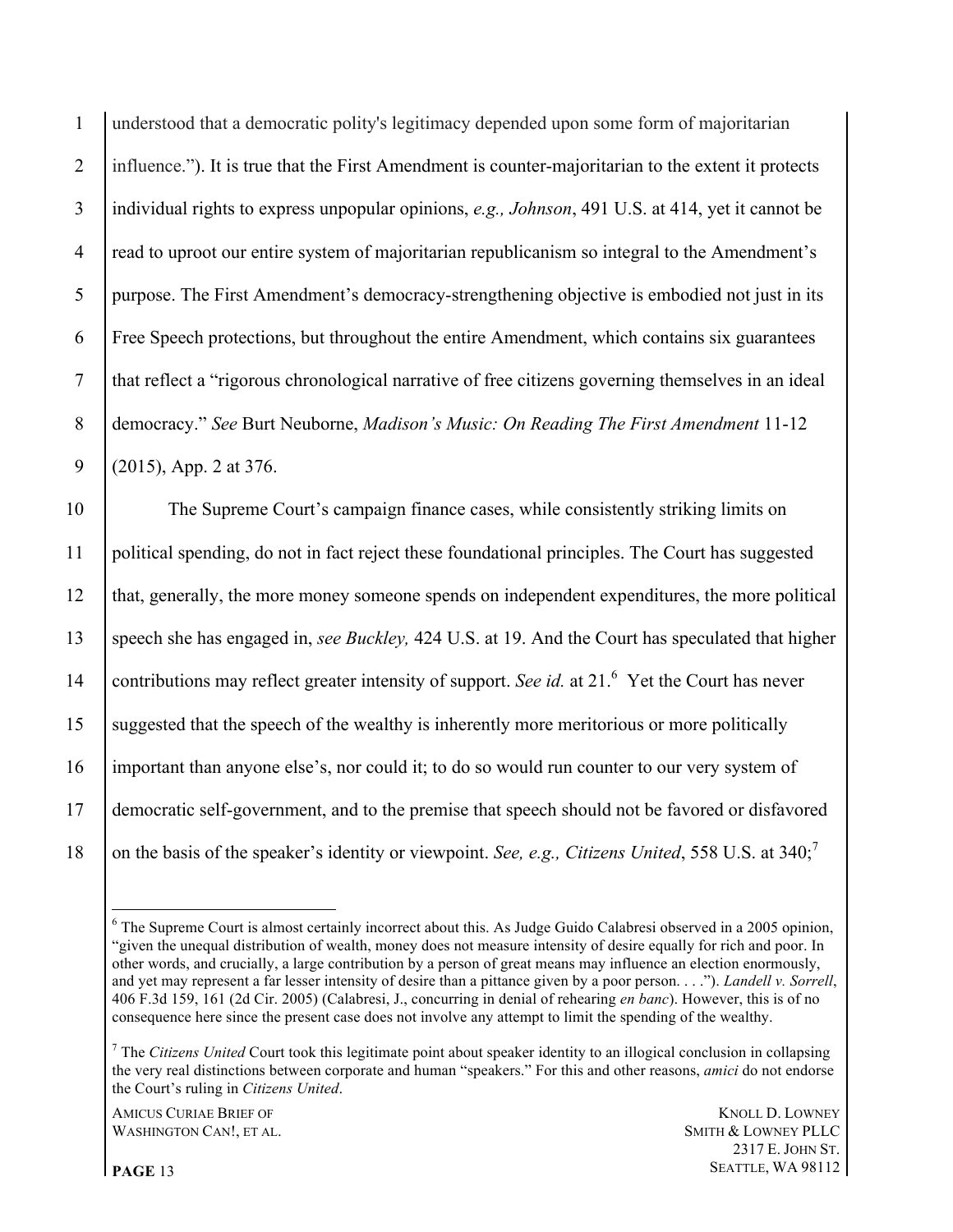*Johnson*, 491 U.S. at 414. Further, the Court has suggested that the amount of money raised or spent in a political campaign *should* at least loosely reflect the level of public support, and has looked favorably upon measures that aggregate, and thereby amplify, the political voices of individuals of modest economic means. *See Fed'l Election Comm'n v. Mass. Citizens for Life*, *Inc.*, 479 U.S. 238, 258 (1986) (observing, "[r]elative availability of funds is after all a rough barometer of public support."), *Buckley*, 424 U.S. at 56 (footnote omitted) (assuming, "the financial resources available to a candidate's campaign…will normally vary with the size and intensity of the candidate's support."); *see also Fed'l Election Comm'n v. Nat'l Conservative Pol. Action Comm'n*, 470 U.S. 480, 494 (1985) (citation omitted) (explaining that PACs "are mechanisms by which large numbers of individuals of modest means can join together in 11 organizations which serve to 'amplif[y] the voice of their adherents.'").<sup>8</sup>

 Plaintiffs' assertion that the voluntary program is unconstitutional because it helps ideas with widespread public support compete effectively with ideas that happen to have the backing of (a relatively few) wealthy donors is simply absurd, and runs contrary to the core purpose of the First Amendment in our Republic. The donor-directed nature of Seattle's voucher program serves the Amendment itself because it serves democratic self-government. As detailed above in Part I(A), the Democracy Voucher program affords Seattle residents of all backgrounds an opportunity to participate, which helps realize the First Amendment's promise of a competitive political marketplace of ideas. Furthermore, that candidates with more popular support will generally receive more public funds serves to align public policy outcomes with public support.

**AMICUS CURIAE BRIEF OF KNOLL D. LOWNEY** WASHINGTON CAN!, ET AL. SMITH & LOWNEY PLLC

 E. JOHN ST. **PAGE** 14 **SEATTLE, WA 98112** 

<sup>&</sup>lt;sup>8</sup> To be clear, *amici* do not endorse the holdings of these cases, in large part because against a backdrop of severe economic inequality a system without limits on what the wealthy can contribute or spend on elections does not actually translate into a situation in which "the financial resources available to a candidate's campaign…will normally vary with the size and intensity of the candidate's support." *Buckley*, 424 U.S. at 56. Nonetheless the Court's aspiration for a correlation between resources and public support is a valid interpretation of the purpose of the First Amendment; and any disagreement regarding the ultimate holdings is immaterial in the present case since no limits on political spending are at issue.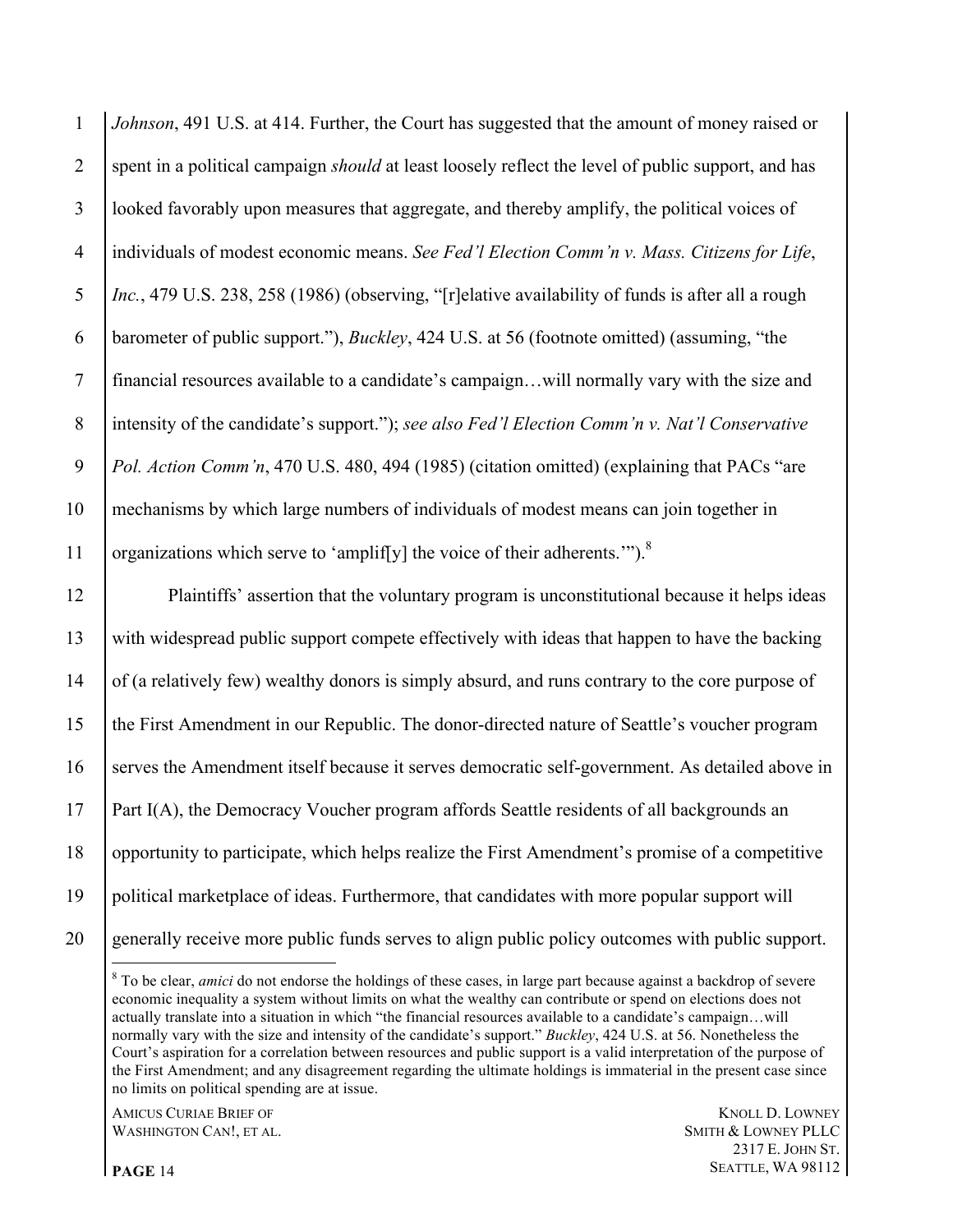And, as detailed below, the program accomplishes these ends while engaging in no viewpoint discrimination and restricting no speech.

## **B. The program's donor-directed mechanism for distributing public funds does not amount to unconstitutional viewpoint discrimination**.

 Plaintiffs' argument that the Democracy Voucher program's mechanism for distributing public funds constitutes unconstitutional viewpoint discrimination lacks merit. Most important, unequal public funding allotments received by candidates—including Plaintiffs' candidates of choice— are not traceable to the *City's* behavior at all, but rather to candidates' own choices regarding participation and determinations of self-governing Seattleites interacting with the political marketplace of ideas. *See* SMC 2.04.620, subds. d-e; 2.04.630. The more support a 12 participating candidate has, the more Democracy Voucher assignments she is likely to receive— regardless of a candidate's viewpoints and irrespective of any opinion City officials may hold about a candidate's (or taxpayer's) party, position, or message. *See* MTD at 16-17. The City does not treat participants differently based on its views about the truth or desirability of a candidate's ideas, which is the evil at the heart of the First Amendment jurisprudence on viewpoint discrimination. *E.g., Johnson*, 491 U.S. at 414 (citations omitted).

 The program's people-powered mechanism for funding candidate speech is far *more* consistent with the First Amendment's self-government objective than candidate speech funded by private wealth that is not reflective of popular support, because it enhances robust discussion of diverse viewpoints, which is then translated by self-governing Seattleites into government action through majority rule. *See* Part II(A), *supra*. In sum, rather than constituting viewpoint discrimination, the program's funding mechanism serves the First Amendment's core purpose:

WASHINGTON CAN!, ET AL. SMITH & LOWNEY PLLC

**AMICUS CURIAE BRIEF OF KNOLL D. LOWNEY**  E. JOHN ST. **PAGE** 15 **SEATTLE, WA 98112**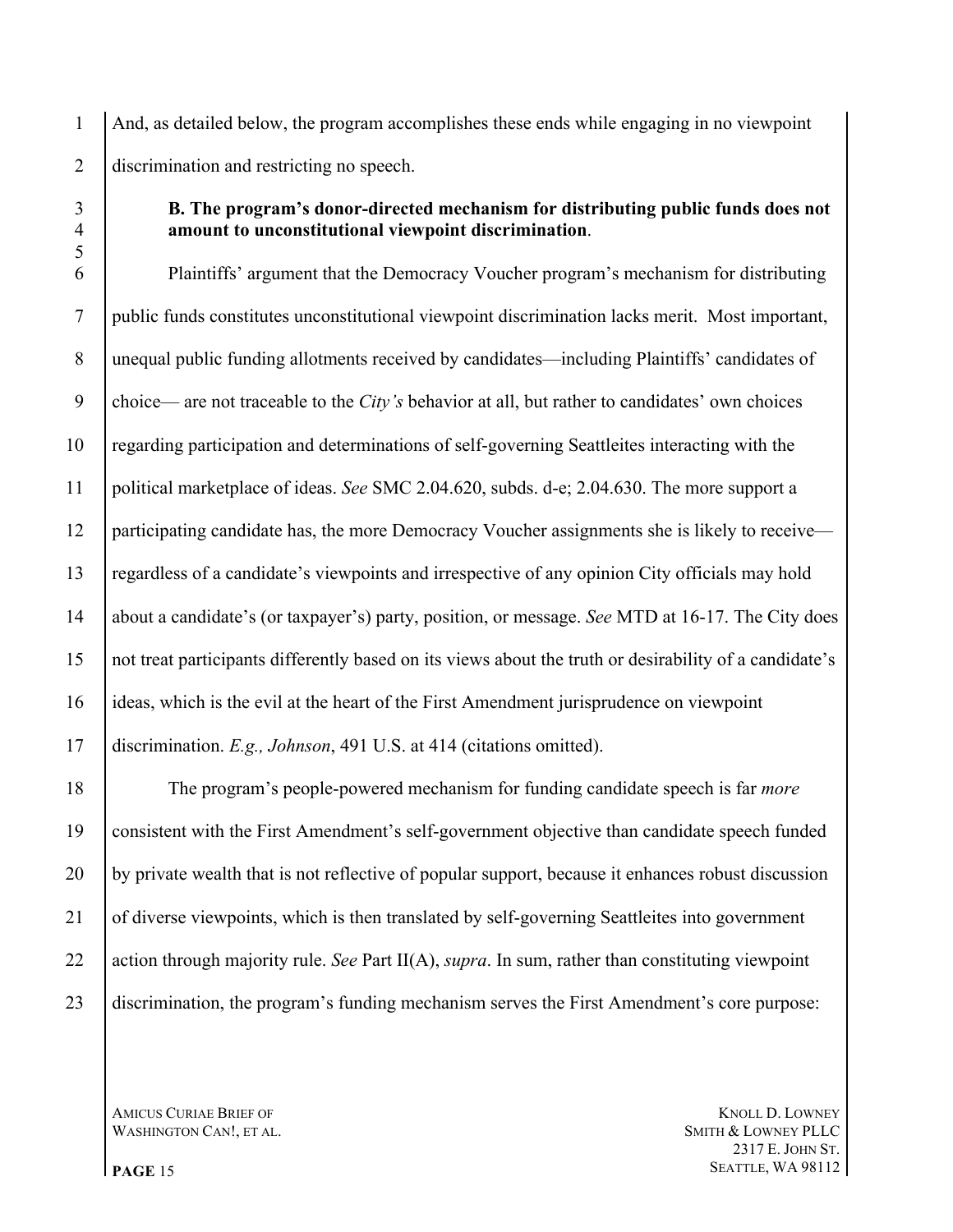enhancing self-government through robust discussion of ideas and viewpoints, translated into government action through majority rule.

# **III. STRICT SCRUTINY REVIEW OF THE DEMOCRACY VOUCHER PROGRAM IS INAPPROPRIATE, AND THE PROGRAM EASILY SURVIVES ANY OTHER STANDARD OF REVIEW.**

### **A. The program's alleged burdens on Plaintiffs' free speech rights do not come close to meriting strict scrutiny review.**

 Plaintiffs' argue that the program violates their fundamental First Amendment right not to subsidize expression with which they disagree, and that this right warrants strict scrutiny protection. Compl. ¶ 50. This argument is absurd on its face. The highest level of constitutional protection, strict scrutiny review is reserved for burdens on our most "core" constitutional rights; burdens on activities that are "closer to the edges than to the core of First Amendment expression" receive less-than-strict scrutiny. *See Fed'l Election Comm'n v. Beaumont*, 539 U.S. 146, 161-62 (2003) (citations omitted), *Thompson v. Dauphinais,* 217 F. Supp. 3d 1023, 1036 (D. Aka. 2017), *appeal docketed,* No. 17-35019 (9th Cir. Jan.10, 2017) (applying *Beaumont* on this point; concluding Alaska's nonresident aggregate contribution limit is not subject to strict scrutiny). As the City explains, the burden that Plaintiffs allege— payment of a uniformly- applicable property tax— does not implicate Plaintiffs' First Amendment expression or 20 association at all. MTD at 6, 11. $^9$  Even assuming Plaintiffs have alleged some First Amendment interests, these interests are not so "core" to First Amendment expression or association as to as to merit a higher level of constitutional protection than the right to make political contributions

**AMICUS CURIAE BRIEF OF KNOLL D. LOWNEY** WASHINGTON CAN!, ET AL. SMITH & LOWNEY PLLC

<sup>&</sup>lt;sup>9</sup> The First Amendment does not contain "a general immunity from taxation for any speech related activity that a taxpayer opposes[,]" MTD at 11, and "Plaintiffs are not required to support any specific candidate or be associated with any message or candidate they agree or disagree with." MTD at 6.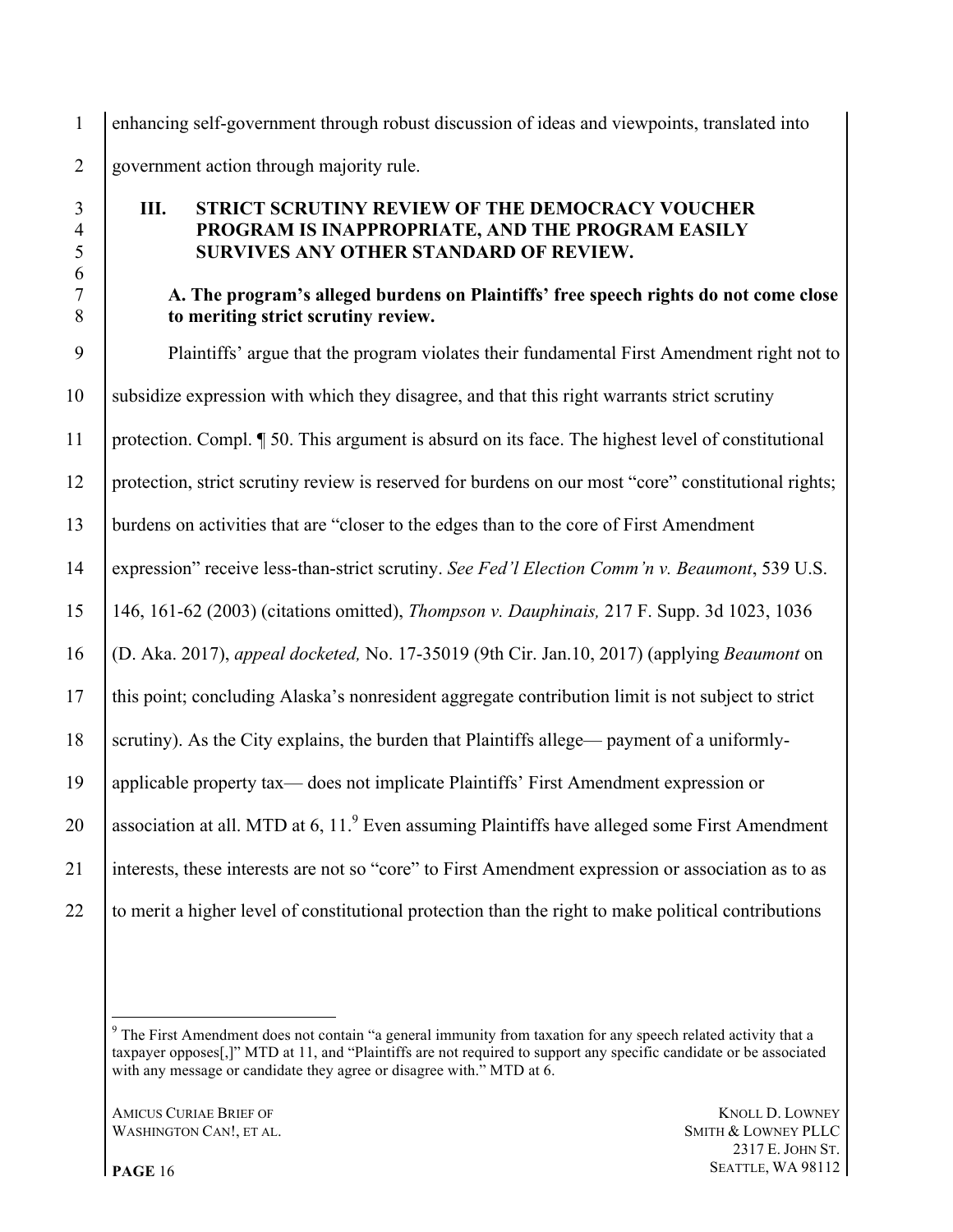$\vert$  or the right to vote, both of which have been afforded less-than-strict scrutiny protection.<sup>10</sup> For 2 the foregoing reasons, application of strict scrutiny review in the instant case is plainly inappropriate. In fact, the burdens alleged do not even warrant the intermediate scrutiny protection afforded to base contribution limits. As the following subpart describes, however, the program easily survives even intermediate scrutiny review.

## 6 **B. The Democracy Voucher program is properly tailored because it imposes an**  7 **insubstantial burden in service of important public interests.**

 Though the First Amendment interests implicated by the program are not substantial enough to merit the intermediate scrutiny afforded to contribution limits, the program easily 11 Survives this standard of review, or anything less than strict scrutiny review.<sup>11</sup> A campaign finance measure survives intermediate First Amendment scrutiny if it is "closely drawn" to serve "sufficiently important" government interests. *See Nixon*, 528 U.S.at 387-88. As demonstrated herein, the Democracy Voucher program serves important, democracy-strengthening interests that are at the heart of our First Amendment freedoms by reducing wealth-based barriers to participation in the political marketplace of ideas and reducing a valid perception of corruption in Seattle. *See supra* Part I. The fact that a super-majority of Seattle residents chose to tax themselves to serve these interests highlights their importance. *See* MTD App. D; I-122 Section 2 (citing RCW 84.55.050), MTD App. C.

8

 <sup>10</sup> *See, e.g., Nixon v. Shrink Missouri Gov't PAC*, 528 U.S. 377, 387-88 (2000) (subjecting contribution limits to a "closely drawn" standard of review); *Anderson v. Celebrezze*, 460 U.S. 780, 788-89 (1983) (suggesting not every burden on the right to vote is subject to strict scrutiny or to any litmus test; instead, a balancing test is often employed). Here *amici* do not endorse the notion that the right to contribute money to a political campaign should be protected at a higher level of constitutional scrutiny than the right to vote; but simply emphasize that even restrictions on the acts of making political contributions and voting, which are both much closer to core rights than the non-payment of the challenged property tax, have been subjected to less-than-strict scrutiny.

<sup>&</sup>lt;sup>11</sup> *Amici* do not suggest that the program would fail strict scrutiny review; but rather do not address this question because it is so far-fetched.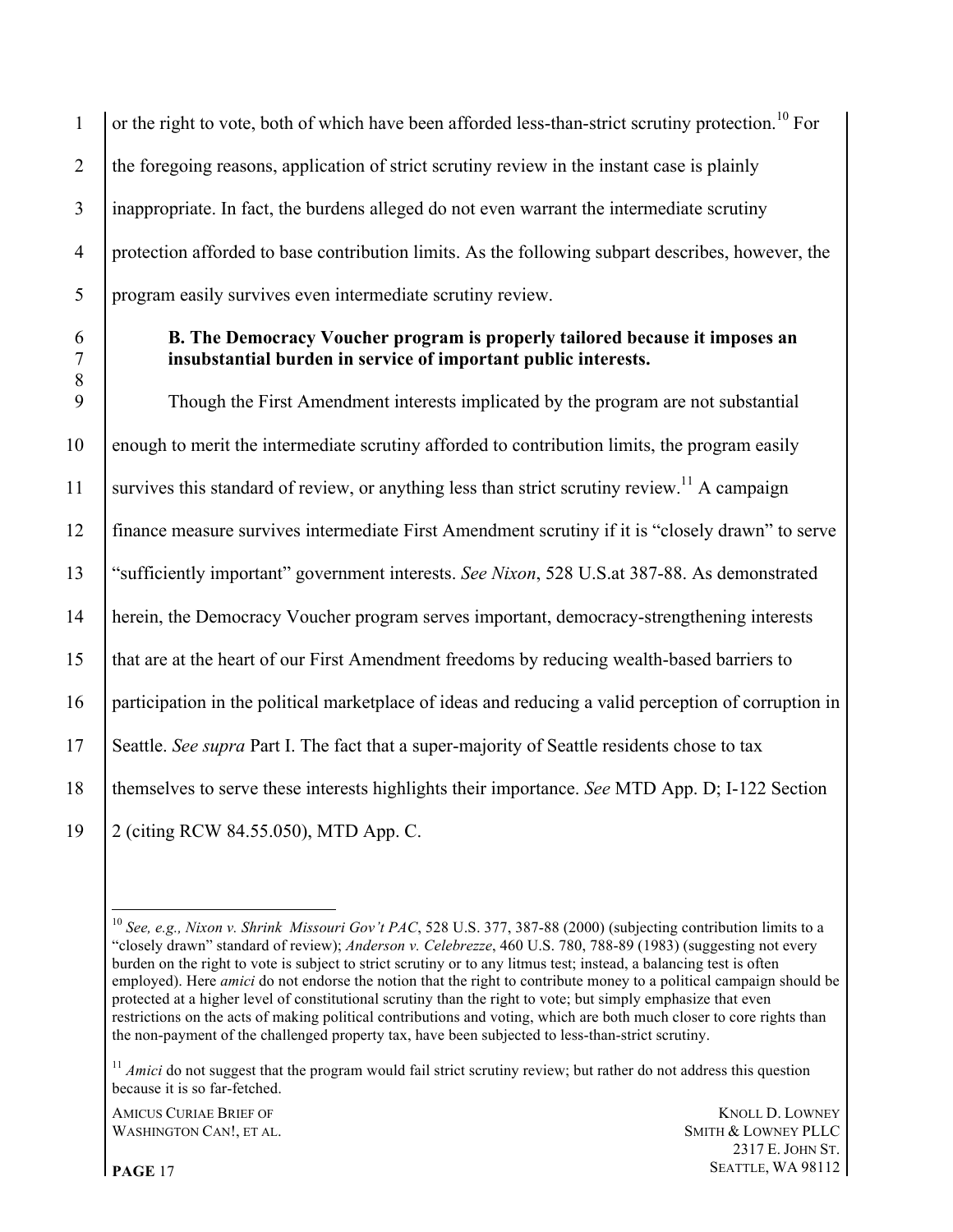The Democracy Voucher program is also plainly "closely drawn" to advance those interests. In considering whether a contribution limit is properly drawn under this standard, the Supreme Court has stated that the limit cannot be so "radical in effect as to render political association ineffective, drive the sound of a candidate's voice below the level of notice, or render contributions pointless." *Nixon*, 528 U.S. at 397. Here, the challenged program is not so radical as to render Plaintiffs' political association or expression ineffective. On the contrary, the burden  $\vert$  on Plaintiffs is insubstantial.<sup>12</sup> Moreover, numerous avenues remain open for the Plaintiffs to associate with or express support for the candidates of their choice, including candidates who are unpopular or choose not to participate in the voucher system. Plaintiffs remain free to engage in unlimited and unmatched independent expenditures in favor of their preferred candidates, unlike  $\int$  in *Bennett*.<sup>13</sup> They may aggregate expenditures with like-minded individuals to amplify their voices. They may also continue to make private contributions to their preferred candidates. *See* SMC 2.04.370, 2.04.630, subd. b. Plaintiffs also remain free to give voice to their objections about the Democracy Voucher program in real time, on the air, or online. Nor does the Democracy Voucher program threaten to drive any candidate's voice below 16 the level of notice. Like other public financing programs, the Democracy Voucher program only

increases candidate choice. *See Republican Nat'l C'ee v. Fed'l Election Comm'n*, 487 F. Supp.

280, 284 (S.D.N.Y. 1985), *aff'd without opinion*, 470 U.S. 480 (1985). Candidates can choose

the manner of campaigning that is most suitable for their own particular needs: be it by

**AMICUS CURIAE BRIEF OF KNOLL D. LOWNEY** WASHINGTON CAN!, ET AL. SMITH & LOWNEY PLLC

 The total revenue that may be collected from the challenged tax is capped at roughly 2.5 cents per \$1,000 of assessed value. *See* I-122 Section 2, MTD App. C. For an owner of a piece of real property worth \$1,000,000, this suggests that only \$25 could be levied toward the at-issue tax. This amount of 2.5 cents per \$1,000 of assessed value constitutes less than 1% of the maximum amount of regular property taxes that could be levied by the City in 2016 (\$3.60 per \$1,000 of assessed value). *See id.*

*See supra* n. 1 & accompanying text.